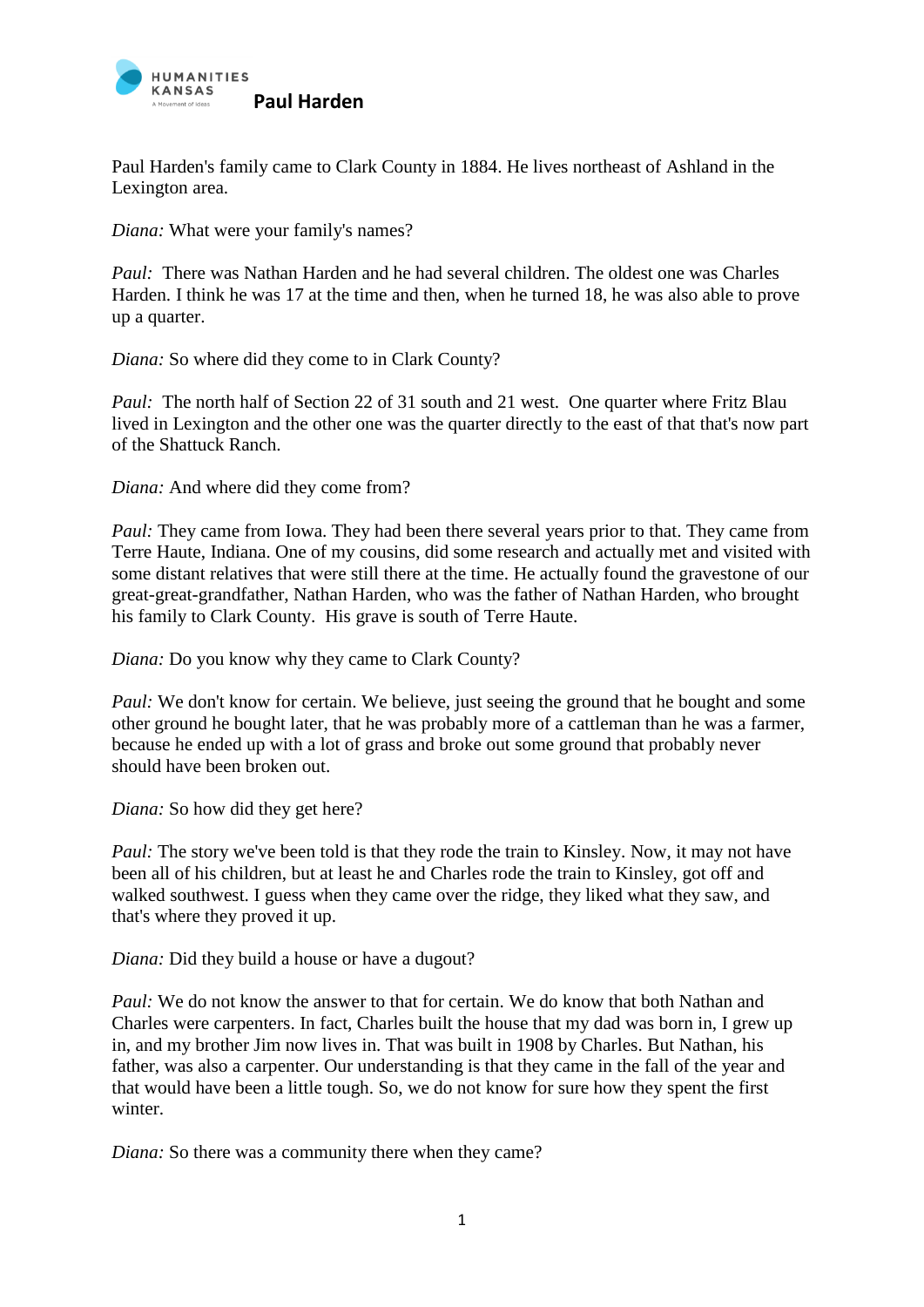

*Paul:* That's when other people came also, in '84 and '85 and '86, so we do not know how many other people were there, but the community soon developed after that.

*Diana:* So possibly, because they were carpenters, they helped build a lot of Lexington, then.

*Paul:* That's possible. We do not know the answer to that either.

*Diana:* Was there a school on their property?

*Paul:* No, there was not. There was one to the north, about a mile and a half.

*Diana:* Do you know what it was called? Was it the Coyote School?

*Paul:* No, the Coyote School was further west on Bluff Creek, or just to the south of Bluff Creek. It's in the Lexington book that was written by John Franklin Vallentine. I think it was the U-2 School that it was called, but I'm not certain. It was actually built on the northeast corner of the northeast quarter of section 16 of 315-21W. The reason I know that is, I bought that quarter soon after we were married. There were some rocks and all that were there and had been farmed through, but you know that's where the foundation was.

*Diana:* So you think possibly that your grandfather... Is it grandfather or great-grandfather?

*Paul:* My great-grandfather was 18.

*Diana:* And would they have been more ranchers or farmers?

*Paul:* They both broke out their ground, so they would have been farmers, but there is information in that Lexington book. There used to be a paper that was called the Lexington Leader, and the publisher of that went through the neighborhood to different people's farms and ranches and described them. And from what I remember of that story, they had, I believe, hogs, cattle, and horses. So they had a little bit of everything, which seemed to be quite normal for most people then. You needed a little of everything because there wasn't a store half a mile down the road.

*Diana:* That's true. So, they were homesteaders. Where did they have to go to prove up on their land? Do you know?

*Paul: I'm assuming...* Clark County had started then, so I don't know if they had to come up to Ashland. There's a number of questions like that I wish I had asked my grandfather. He might have known the answer to a lot of those.

*Diana:* There were several land companies in Ashland that had moved from Dodge City down here and from Cash City, so it's possible that they came to Ashland to do that. So, describe the land that they first settled on.

*Paul:* There were two quarters, because the oldest son turned 18, so he was able to also get a quarter of ground. It now is terraced. I think part of it's actually been put back to grass now and it was probably not as good of ground as what his father got to the west.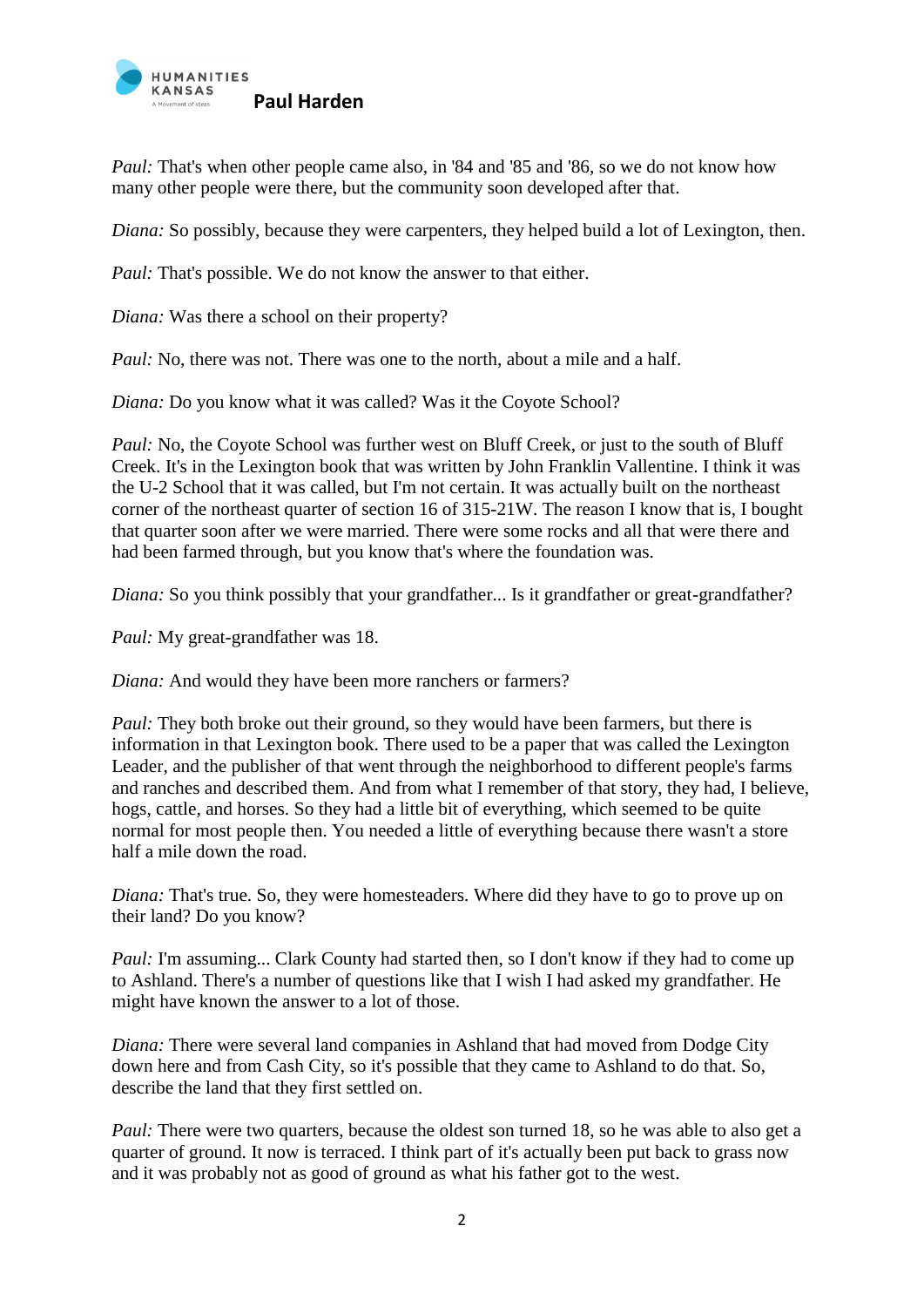

*Diana:* It was basically just native grasses?

*Paul:* It all would have been, and they would have broke out part of it to farm it. How much they did, I never heard.

*Diana:* Did they have a creek?

*Paul:* They had one nearby just to the west, and to the south was Lone Tree Creek, and back then it was named that because it had one tree on the entire creek. Of course, now there's thousands and thousands along there. My grandfather one time pointed out to me where that tree was at and it's ground that Mick Sharp now owns, that used to be owned by Eric Strodtman.

*Diana:* Did they plant trees?

*Paul: Actually, my Great-Great Grandfather Nathan did, having come from the east. It was* quite barren out here from everything that we've heard, and he sent off for cottonwood slips (I think they were called). They were brought in and he planted them. Those were the ones that were removed by the county about 15 to 20 years ago along the east side of 29 road. But he had planted cottonwoods along part of his and then he had a relative by the name of McDonald right to the south that also planted cottonwoods along his west side, along the edge of the trail. When you call it a "road", obviously nothing was improved. It was just a trail.

*Diana:* Do you know how they farmed their fields back then? Did they use horses or mules or oxen?

*Paul:* From what I remember my grandfather saying, I believe it was all horses. They were in the barn where my brother Jim now lives, where I grew up. It was built-in 1907, by Charles Harden, and there are names still put up above on pieces of metal of horses that my dad remembers from when he was a kid that my grandfather farmed with.

*Diana:* Were they a certain breed?

*Paul: I do not know that. Yes, they were work horses. They had both work horses and cattle* horses, probably quarter horses or something like that. I don't know for certain what but some sort of draft horse.

*Diana:* But your dad remembers horses, not mules.

*Paul:* Correct.

*Diana:* How did their land grow? I mean, did they purchase land? Did they homestead on more land?

*Paul:* Well, our understanding is that both Nathan and Charles had their quarter of land. In 1892, there was a recession and a lot of people in Clark County and across the nation, I believe, a lot of them lost their land. Our relatives, the same thing happened to them. So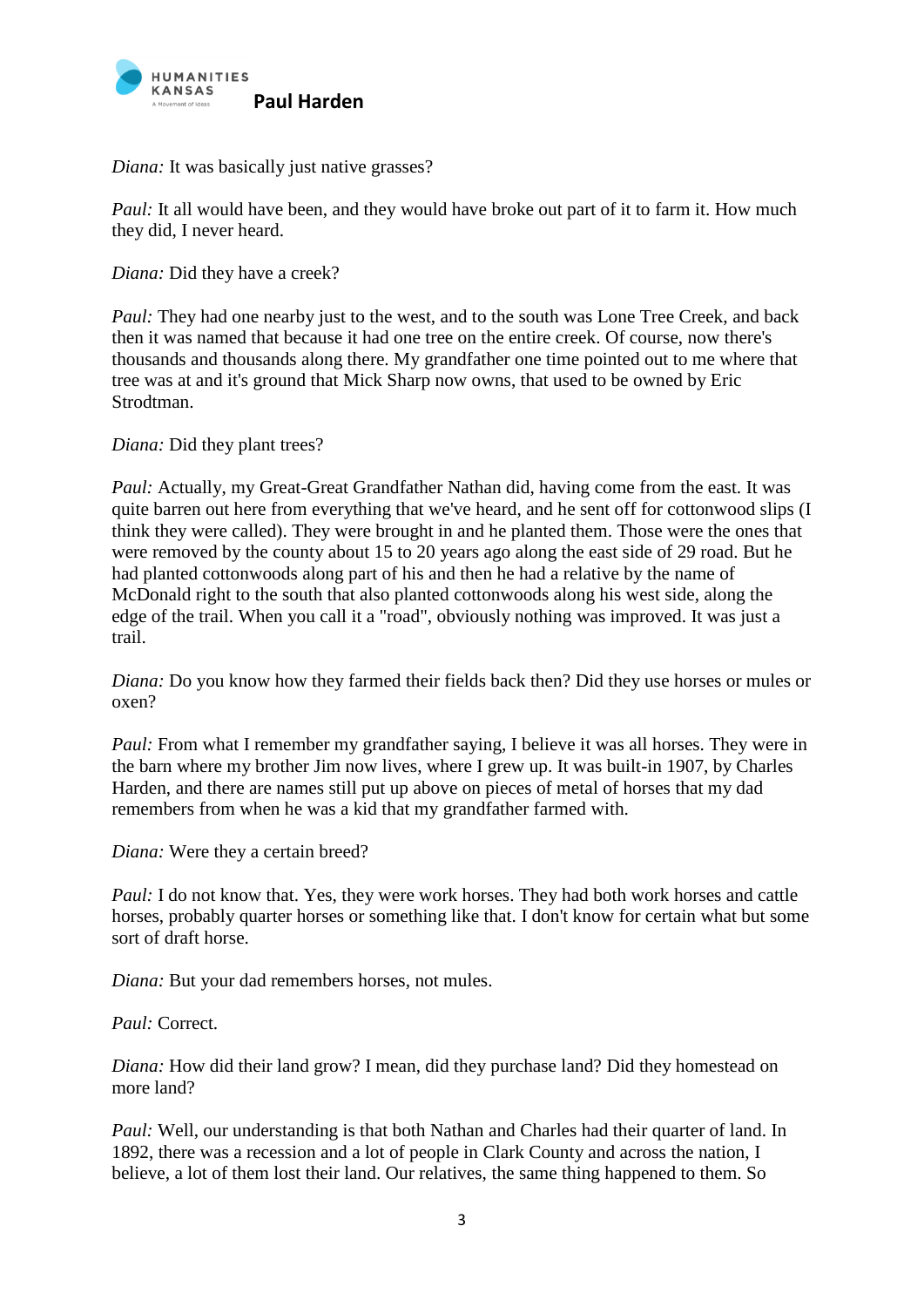

Nathan, the father, decided to move down to Oklahoma. But his son Charles had a family by this time. By that time, all four of his children would have been born, and so he started over and went to the south, where the current homestead is on section four of 325-21W, and then he bought ground further to the south and continued buying some further south. I do not know when he bought some other ground, but Charles, in less than 20 years he had bought four farms that he was able to put his four children on. They were evidently paid for in that 20 years stretch from roughly 1900 to... Well, my, grandfather got married in 1919 and he moved on to one of those farms.

*Diana:* Were they close to each other?

*Paul:* No. Chet Bratcher now lives on one and he is related to me through our greatgrandfather. It's my great-grandfather. I think for him, he has to add two more greats. Then there was another farm that a daughter was put on, and then I think her family sold that. But all of those were further south over the ridge and over towards Protection.

*Diana:* The Bratcher place is northeast of Sitka?

*Paul:* That's correct. It's still in Clark County and then... I knew I should have written some names down, I was thinking who now owns where the daughter lived. Her name was Laura Harden and she married a Gilchrist and lived close to the cemetery in Protection. There was another farm there.

*Diana:* He did really branch out!

*Paul:* Absolutely yes. My grandfather was born in 1897 and somewhere around there is where we believe that Charles, his dad, began buying land. Obviously, farming was very lucrative for about 20 years.

*Diana:* Do you know what kind of crops he grew?

*Paul:* From hearing my dad talk and a little bit from my grandfather, they did plant wheat. They also planted something when my dad was a kid that was called kaffir corn. Dad said that it grew fairly tall and it had grain on top of it. They would harvest that with a binder and they would bind it into bundles. Then they would come along and, I'm guessing, they probably shocked it then. At some point, they would take and cut the tops off. Dad said that they would cut them off and then those would be threshed so they would have the grain for the cattle and horses. The rest of the plant they could use just like we use hay and feed it that way.

*Diana:* How did they harvest or did they have a tractor by then?

*Paul:* My grandfather was one of the early ones to get a tractor. His brother was actually a dealer for Allis Chalmers in Protection, and so I think he had Allis Chalmers and I'm not sure what other types. But evidently, they were fairly early users of tractors. But like I said, Dad still remembers horses and I think if they planted some sort of row crop, I don't know if they were still trying to plant corn then, but Dad said they would use the horses to cultivate, to pull the cultivator down the rows, because the tractors weren't necessarily designed to do that.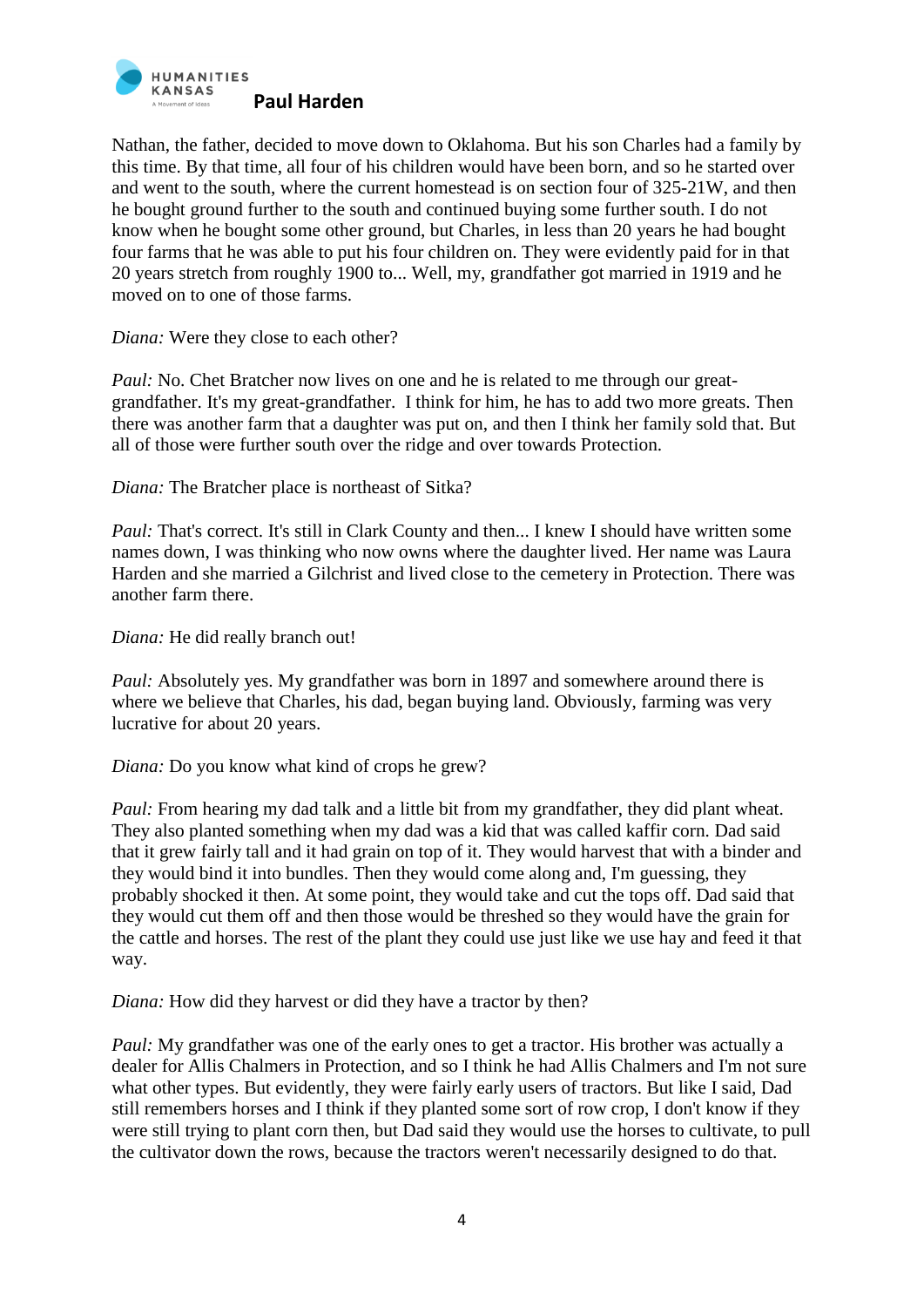

*Diana:* Was planting done with the horses?

*Paul: I do not know the answer to that. Obviously, early on, it definitely was. But how long* they continued to use horses to plant and finally switched, I don't know the answer to that.

*Diana:* I know my grandpa used mules for a long time, and then he had a Caterpillar tractor.

*Paul:* With the tracks.

*Diana:* Did they also raise cattle during this time?

*Paul:* Yes.

*Diana:* What breed of cattle?

*Paul:* From what my dad has said, he used to tell a story about riding on a wagon pulled by horses with his grandfather, who would be Charles, down across the creek and up the hills. They had a field of 40 acres up there that they would plant to feed.

He said that his grandfather had a leather coat. Dad said that as a kid, he could barely lift it, it was that heavy. His grandfather would take that coat off, hang it on the pole in the middle of the wagon, and then he would start forking bundles of cane hay on to the wagon. He would just talk to the horses and they would pull up. They were trained, so they would go and stop when he wanted them to stop. When they got the wagon full, Dad said his grandfather would reach back down in and pull the coat off. I guess when he started getting cool, he would put the coat back on and they would go down on the creek. They evidently had Hereford cattle, because Dad talked about cows with horns. That would have been in the 20s.

*Diana:* Do you think they had a large herd? Was it cow/calf?

*Paul:* It was cow/calf then. By the time we came along, my dad was running stockers and never did have a cow herd, at least that that I was aware of. But yes, my great-grandfather, and then my grandfather, had the cow herd.

*Diana:* Would they have cattle to begin that, or would they have mainly raised their calves and kept them?

*Paul:* I have no idea.

*Diana:* On the stockers, did your dad go to the sale barn?

*Paul: Yes, when he started doing that, I remember as a little kid coming into Ashland. I think* it was Raymond Broadie that had the sale barn, and Dad would buy cattle there. One of the Kirks, I think it was Harold Kirk that used to be the auctioneer down there when he was young. Then I remember going with dad sometimes to McKinley-Winter in Dodge City. It is now Winter Livestock.

*Diana:* Did he ever use a cattle broker?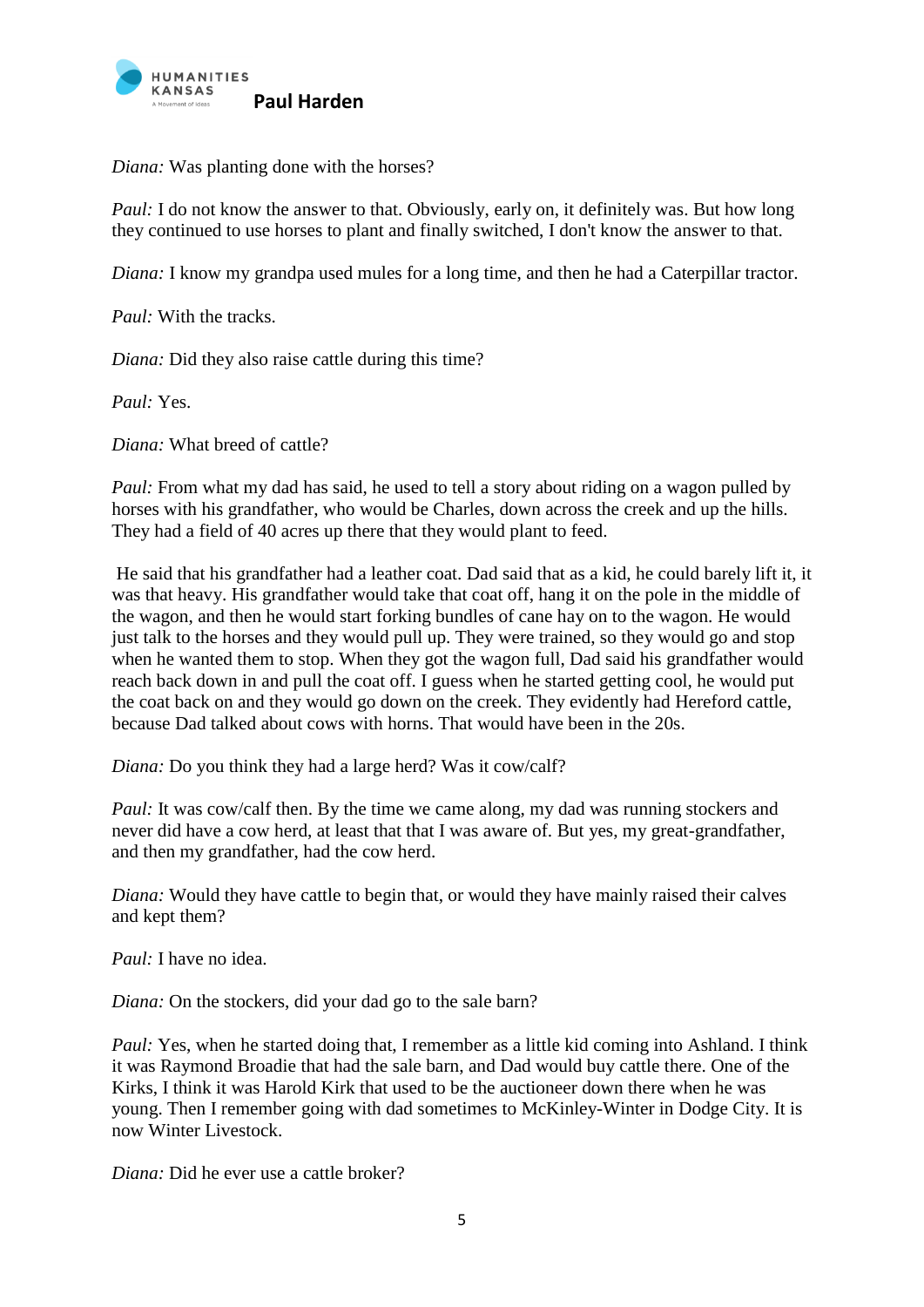

*Paul:* Lots of times. As years went on, he used Neil George and bought a lot of cattle that came out of Kentucky and Tennessee through Neil George.

*Diana:* When he got those cattle, what did he have to do? Vaccinate? Brand?

*Paul:* When I was a kid, I don't remember that they used any vaccinations then, but soon after, they started using some. My dad used to talk about a medicine that they called Booger Red, that if you got a sick calf, you'd just give him a shot of that. All they needed was one shot and they got over it. Well, Booger Red turned out to be Terramycin, and by the time I and my brothers were running cattle, Terramycin was about as effective as giving them a shot of water because they'd gotten immune to that. Then Penicillin, when they started using that for cattle, was very effective too. And then that also wore off. That has happened down through the years, things that worked in the '80s they don't even use anymore.

*Diana:* Do you remember if he had a large death rate when he bought cattle out of Kentucky?

*Paul:* Sometimes very little, and then every once in a while, you'd have a wreck.

*Diana:* When did he usually buy his stockers, in the spring?

*Paul:* Both. Dad would run cattle on wheat pasture so he would buy them in the fall of the year for that and then cattle for his grass in the summer. He would buy those in the spring of the year. So my brothers and I, we ran a lot of cattle through the facility.

*Diana:* Did he keep them for just a certain amount of time? What weight did he like to get them to before he sold them?

*Paul:* The market determined that a little bit. If the market was good, you might go ahead and sell them, and the groceries would also determine that. If you had a wet winter and spring, you had lots of lots of wheat pasture and then a lot of grass.

*Diana:* Did he also supplement wheat pasture?

*Paul:* He would put cane hay out to help with bloat and to have them used to where to go to in case of a snowstorm. On grass, my dad was a very early adopter of giving protein, on grass and late in the summer, as the protein level on the grass got lower, he would give the cattle a lot of cake.

*Diana:* Did he have a certain number that he liked to run? How much pasture did he have available?

*Paul:* Well, that varied greatly. There was a time he and his older brother Duane were partners. While they were partners, they leased all of George Perry's grass. George Perry was a grandfather of Jim Harper and Dad leased a lot of farm ground also from George Perry. Well, there was ground on the Mount Jesus Road that Dad leased back then and in later years I leased it from George Perry before he passed away. I would guess Dad probably had at least 2,500 acres of grass all together, what he leased from his dad and from George Perry. But I remember in the wintertime, Dad usually ran around 2,000 head of stockers because he had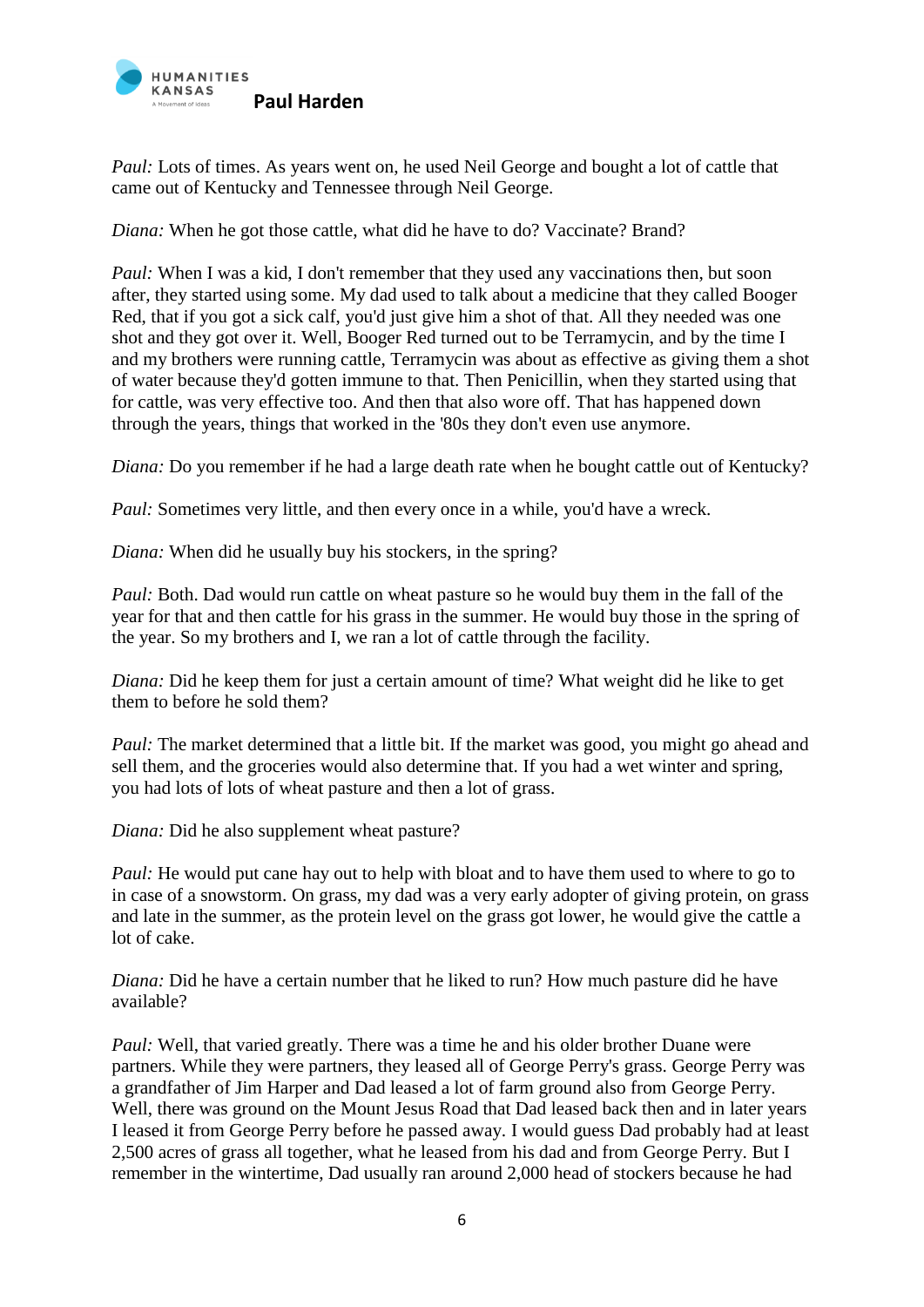

quite a bit of wheat ground. That was usually a good way to make some money. At least you had the opportunity to make some.

*Diana:* That's true. When he sold them, did he sell them to a feed yard or did he sell them at the sale?

*Paul:* Most of the time... he may have sold some through the sale barn when I was real little. I do not remember that, but I know as I got older, he would sell them through Neil George, who he bought them through. Neil would get a cattle buyer, usually out of Dodge City, to come and look at them and usually he would sell them that way.

*Diana:* He had them in several different locations. How did he go check him? Did he use a horse or did he use a pickup?

*Paul:* Checking them, he would use a pick up because that was fast. If it was wheat pasture... He was one of the first guys that I ever knew of that had a DewEze bale bed. That's an old one, and it's still sitting in the pasture north of my house. He was an early adopter of the round bales right after they came out.

*Diana:* When would that have been?

*Paul: I'm going to say approximately '71 or '72, probably around 1972, because my brothers* and I would load small square bales when we'd come home from school in the fall and we'd put 110 bales on a bobtail truck. Dad would then take it the next day and he would go feed with that. Once he got the round bales, then... But I was in college when that happened, but then he would feed that way.

*Diana:* Did he have somebody help him feed?

*Paul:* At times, when we were kids. When we were little, my dad almost always had a hired man. Dennis Brown from Protection, I think, worked for him for a while. Jim Rollins. I keep finding people around here that had worked for him for a while.

Then when he had four strapping young boys, he no longer had a hired man. He no longer paid a hired man, I'll put it that way, but we had compensation in other wonderful ways.

*Diana:* When did he start bringing you into the operation? When did you start doing chores?

*Paul:* As soon as we were old enough. I remember going with Mike, if we were gone until after dark, we had to go get the milk cows in. That was west of the barn and you'd take a flashlight out there that you hoped did not quit on you.

*Diana:* So how many milk cows did you have?

*Paul:* I just remember two.

*Diana:* Did you milk twice a day?

*Paul:* I do not remember milking them the second time of the day. I remember when Mike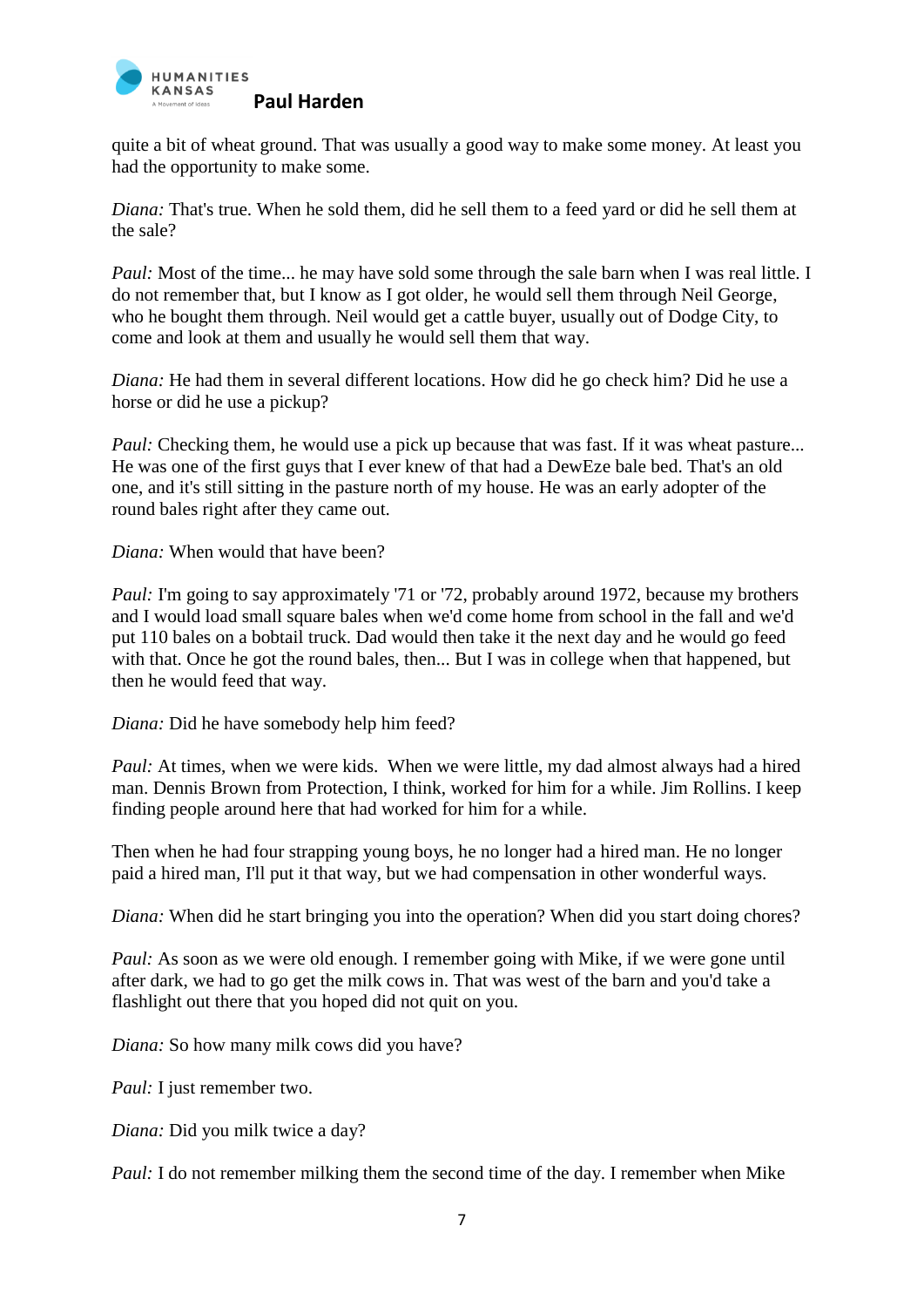

was gone, Jim and Phil and I would take turns so you'd get one morning off and then two mornings you would milk, and that was before school. So, we had to go down, and one cow was very easy to milk and the other was a pain in several ways.

*Diana:* How early did you have to do that? What time did you have to get on the bus to go to school?

*Paul:* Well, school was just before eight o'clock and we were on the bus, normally either side of an hour, so we were probably up at a quarter till six to go get the milking done. Then you were almost guaranteed to smell like a cow, and you didn't want to go to school smelling like a cow, so you would have to get cleaned up after that.

*Diana:* When did you guys start driving the school instead of riding the bus?

*Paul:* Mike was the first one, and there's (to me) kind of a humorous story there. Dad bought Mike's car, it was 57 Chevy. Mike was four years older than me, so when he graduated from high school, that next year I was a freshman. The seniors would ask me, "Do you drive like your brother does?" And I was clueless to what they were talking about. But they used to have drag races down south of Ashland on the River Road and I guess Mike would just... his car would blow everybody else's away. So, my dad learned something from that, when he bought for my sister and then me and then Phil. We all got to drive a Plymouth Valiant with a slant six engine and a push-button drive. So Mike's car would run. Ours, that Plymouth, if you put your foot in it, it would kind of go, "What?" and it would not take off very fast.

*Diana:* Did Jim get to drive that car too?

*Paul:* Our dad forgot something in between there because I can't remember what happened to the car, but Dad ended up having to buy Jim a car to drive and it was a Plymouth Fury 3, and that baby would also run. It was probably good that Phil and I did not have a fast car.

*Diana:* Probably so.

*Paul:* We might have wrecked and died, or something, who knows?

*Diana:* When did you first drive a tractor?

*Paul:* Age ten.

*Diana:* Do you know what it was?

*Paul:* We kind of had a choice because Dad had bought a second tractor. He had a 930 Case Comfort King. It actually had a cab but nothing else. It was hot to drive that, you didn't have much air. He also had a 560 International tractor, both of those were LP gas. Then I think, probably around the time that Phil started driving a tractor, he bought a 900 Case. It was a used one and also ran on LP gas. So Dad had three sweep plows, all of them with three, sixfoot blades. So when each tractor made a round, it was three times 17 feet. But he had four boys to eventually, when Jim got old enough, run tractors.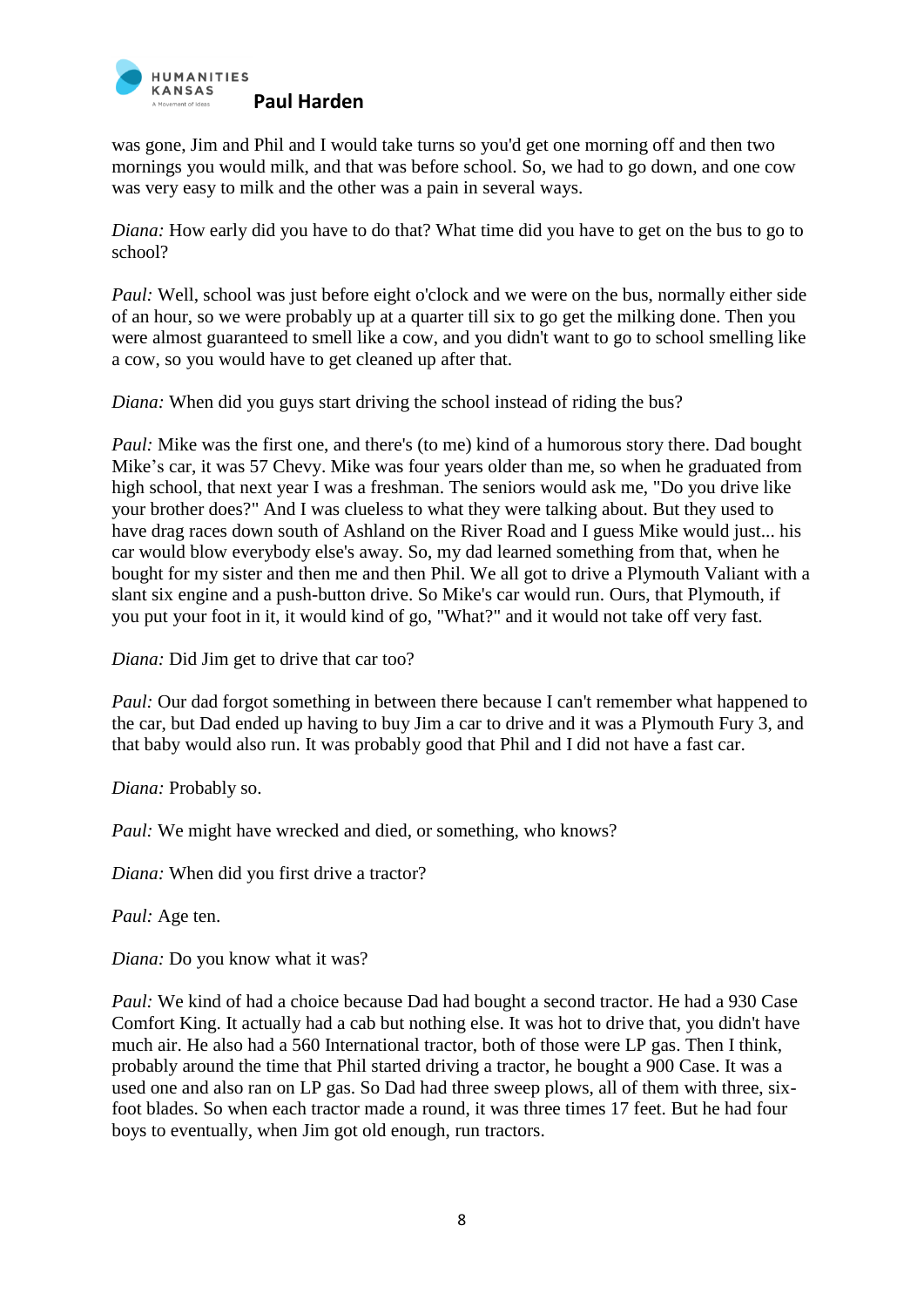

f

*Diana:* Were you all able to do it at the same time, because Mike would have been back from college?

*Paul:* Well, at that point in time, since I was ten, when I learned. Mike would have been 14, so he was 16 then when Phil learned at age ten. We've got pictures of those three tractors and three of us boys out there standing beside them.

*Diana:* Did you road them to the different fields?

*Paul: Dad had ground all the way down southwest of Ashland that Gardiners now own. That* was down by Acres, so we would take them out on Mount Jesus Road and road those. I look back, and kids always want to go faster. Well, there were two spots on the Mount Jesus Road that you could put the tractor into neutral and it would go faster than what it had been, while it was coasting down the hill. But yeah, we would road those down there, go through Ashland, and then go down and take the Angle road.

*Diana:* So how long did it take you to farm all the fields that your dad had?

*Paul:* Well, let me think. You could get about six to seven acres per hour per tractor if you were pulling the sweep plows. That was fast farming, because if you had to pull a one way, you didn't go that fast and it wasn't that wide. I remember that we would take the three tractors down to Acres of an evening and have them ready to go, and then the next morning, I remember sleeping in the pickup. Dad would wake us up somewhere around 5:00 a.m. and we would head down to Acres with Dad and Mike and me. We'd get there just as it was starting to get light and if you had no trouble, I think we could finish all of that in one day and move to the next field.

*Diana:* No headlights on the tractor.

*Paul:* There were, but with kids with sweep plows and as poor as those lights were, you weren't going to see very well. And, during the summer, you worked daylight to dark, no air conditioning, out in that heat, and you were ready to quit.

*Diana:* Did you bale your own feed?

*Paul: Yes, I can remember Dad had an Allis Chalmers baler.* 

*Diana:* Did you have a swather?

*Paul:* He had a pull-type swather. Later on, he bought a used Owatonna self-propelled swather and then continued to update after that. He baled small square bales and, as I said, my younger brothers and I remember loading the truck up with those for him to feed with until around 1972.

*Diana:* You stacked everything manually.

*Paul:* Most of the time, Dad left the cane out. He bought what was called a bale stoker and it would put six bales on this and then you could drop them down and if everything worked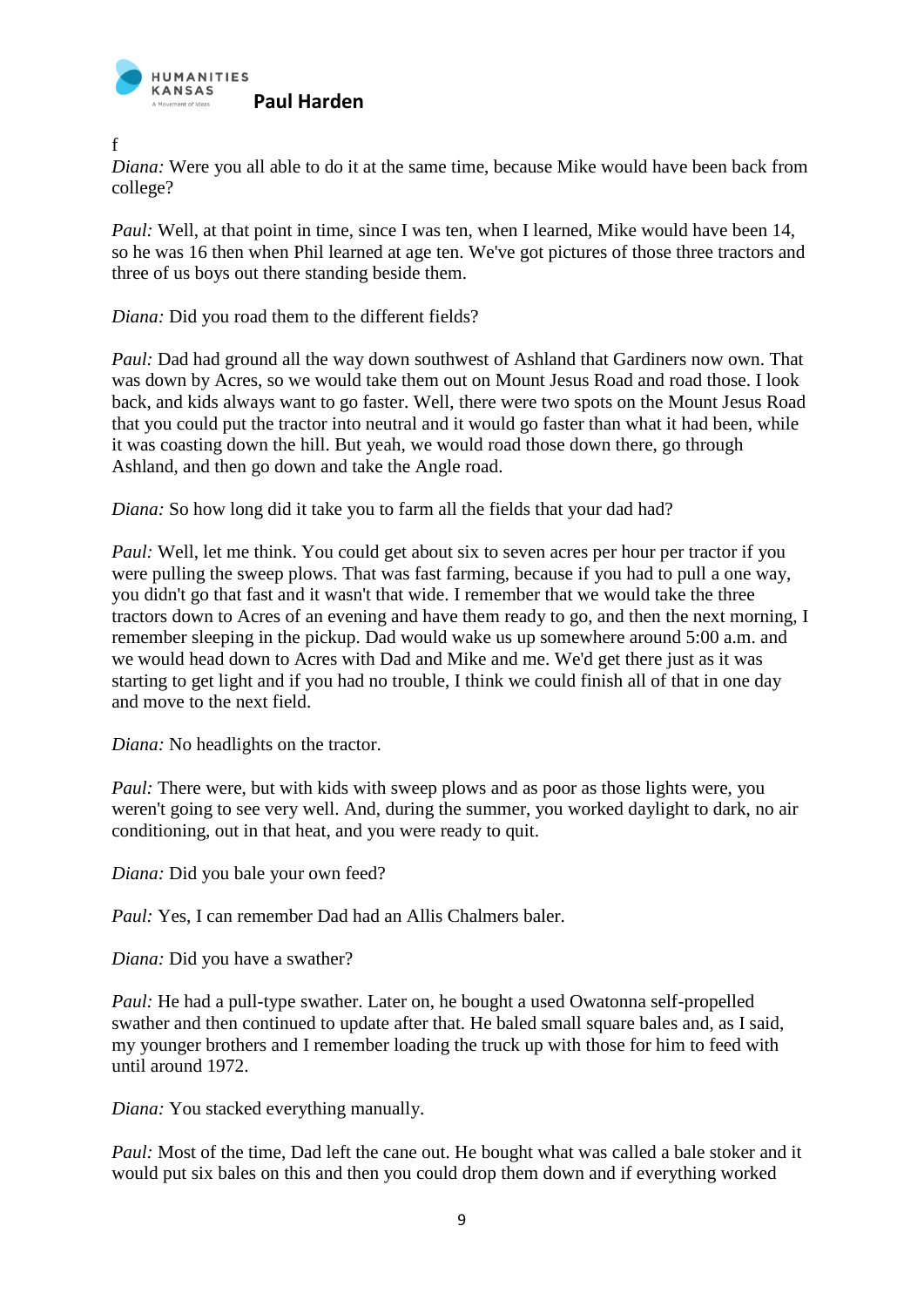

right, they'd actually set kind of like a diamond on the corner of the bale, instead of the strings being on-the-ground and rotting. So, he would just leave those out there and we'd go pick them up as we needed them.

*Diana:* Did you use all the wheat for pasture all the time, or did you harvest the wheat?

*Paul:* We harvested almost everything.

*Diana:* With your own combines?

*Paul: Yes, I started driving a combine when I was 12, and Dad had a Case 1010 combine. No* cab. Then, he traded that off for a used 95 John Deere. Then he bought a second and a 95 John Deere. Mike had allergies really bad, so it was tough for him. He figured out pretty quick he just could not be on the combine, so he'd drive the trucks. So, when Phil got big enough to run a combine, I think that's about the time Dad bought the second 95 John Deere, no cabs on either of those and no umbrellas. We used those for several years and he updated to a 105 John Deere. Then eventually, he bought two used 7700s.

*Diana:* When you said 'truck', what size of truck were you using? How many bushels?

*Paul:* Roughly 300. Now, when I was younger there was a picture of a truck, I never did drive it, but I'm guessing it probably held about 200 bushels. It had a hoist on it, not all the trucks had hoists, back in that time.

*Diana:* So you got to go up on the lift in the elevator, where they put the front tires on...

*Paul:* I watched that happen some, but since we had hoists on our trucks, we got to drive over that thing lots of times. Sometimes it would slide and be a pain.

*Diana:* Where did you deliver wheat?

*Paul:* Most of the time, from Lexington we would go down to Sitka, either at Wallingford or the Co-op, either place. Then closer to Ashland, we delivered there to Co-op or Wallingford. Then down at Acres, it was the same way: either Wallingford or Co-op.

*Diana:* Was the choice which had a shorter line?

*Paul:* Usually, because Dad was not particular with either one. If it was a time that he decided he wanted to sell the grain across the scales, Bunge down at Englewood, always at harvest, was ten cents higher than the Co-op. So, we were right across the road from the elevator, and instead we would drive down to Englewood and unload there. Dad would normally sell it, if he took it that far. He'd sell it right then.

*Diana:* Did you have your own gas tanks to fill all the tractors, combines, and trucks?

*Diana:* Yes, those combines that I mentioned, the 95 and those, were gasoline. That reminds me of a funny story. We had to fill the tank on the back of the pickup every morning, at harvest time, with gasoline. I think it was Phil, I'm not even certain anymore, that had put something in to keep it filling while he went and did something else and he forgot about it.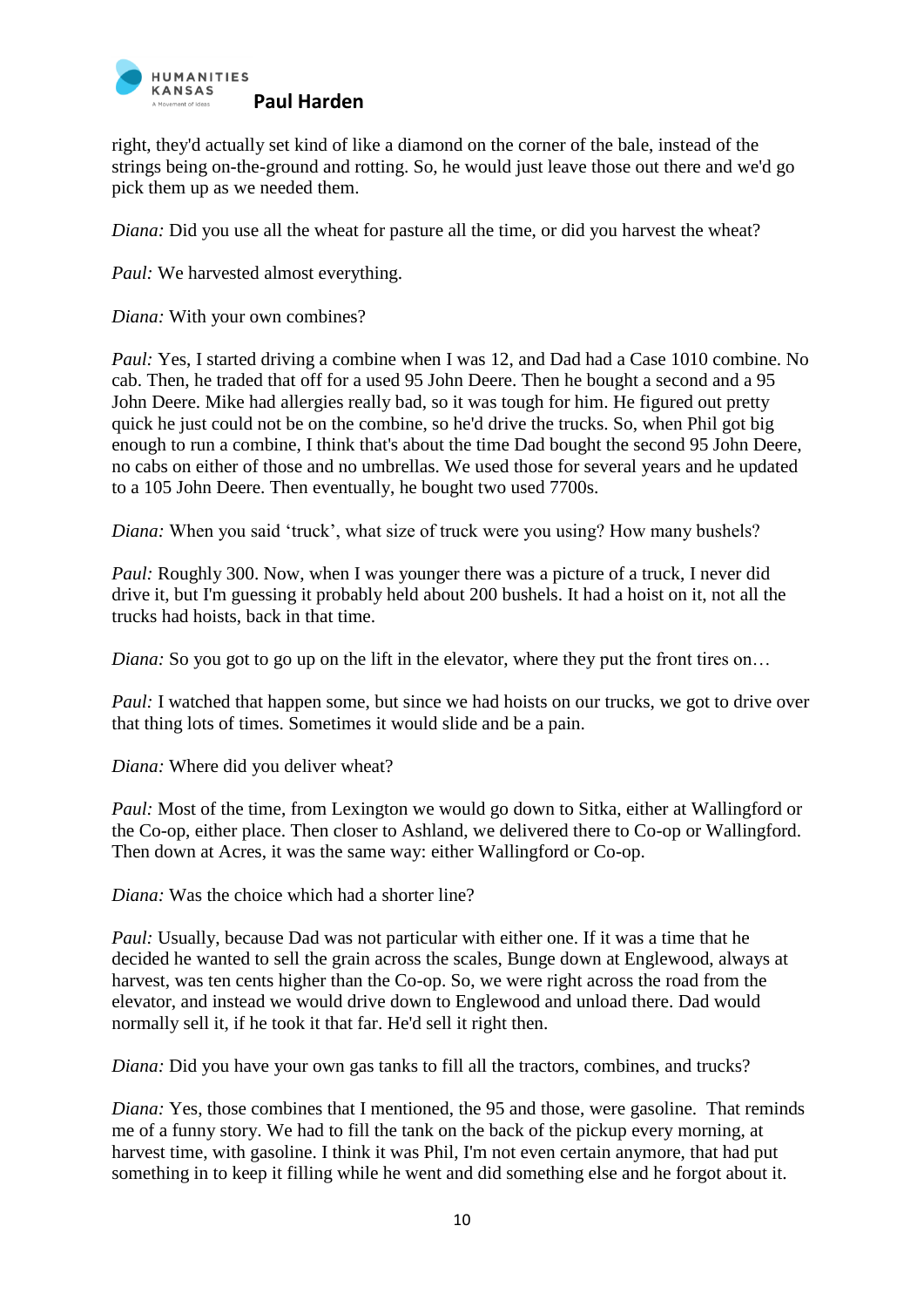

We were in eating breakfast and all of a sudden, he remembered and took off. I say, "Phil," and it may not have been him, but somebody remembered and went running back to shut off the gasoline. But we got to pump all that by hand into the combines, and of course, about three o'clock in the afternoon those tanks were not big enough if you got to start early, so you had to pump them again. So all of us boys built-up some muscle.

*Diana:* Did you have to grease the combines every time before you started?

*Paul:* Oh yes, absolutely.

*Diana:* Did you have a gallon tank of gas or oil to do that with?

*Paul:* Dad had grease guns, so there were certain zerk that you needed to grease halfway through the day. They were five-hour zerks. The rest of them, you could you could get by with just greasing in the morning.

*Diana:* So what kind of breakdowns did you have?

*Paul:* Everything, anything.

*Diana:* How far do you have to go to get parts?

*Paul: Dad, most of the time, ran John Deere, because there were always parts at Bucklin,* Bucklin Tractor. Now at one point, in 1971, he bought two brand-new International Harvester combines. They weren't Case IH, they were still International then. Those parts were in Dodge City and when it got to the point we were having to replace parts, as those combines got older, he ended up going back to John Deere 7700s and then later 7720s.

*Diana:* So, from the time you started farming till you retired here recently, how has the machinery changed?

*Paul:* Well, it always gets bigger, more creature-comforts. I remember my dad did an interview with the Hutchison News back in 2008. The lady had asked him (her name was Amy Bickle) but anyway she asked him about the biggest change and my dad said, "Air conditioning with cabs," because he said you could stay out there longer without the heat and everything just being devastating on your body. And I would agree with that, I mean everything got bigger and all, but my kids all learned on combines with cabs and air conditioning. If they would get to griping about things, well, I would remind them that there were worse things than what they were doing.

*Diana:* When did you start your kids on tractors?

*Paul:* Linda and I had discussed this and read in farm magazines that kids did not make good decisions if they got in a tight spot until about age 14. My kids, now they got on horses before that, but they did not run a tractor until they were 14. So that was a lot different and, like I said, we were ten. Dad wanted to do it earlier than that and Mom wouldn't let him until we were ten.

*Diana:* Did they all drive a stick shift?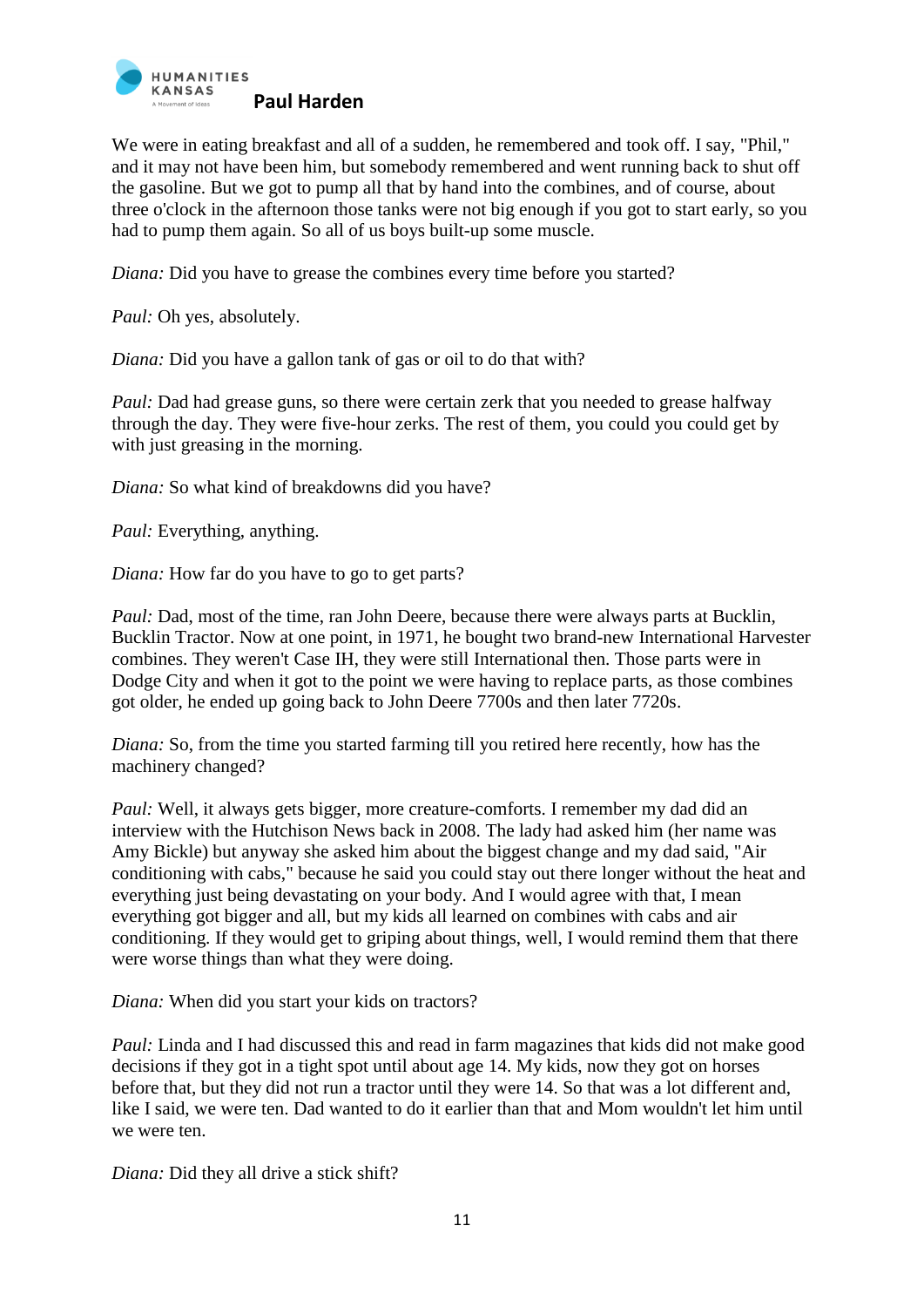

*Paul:* All my kids know how to drive stick shift, because I had pickups that were stick shift early, and then I still had a bobtail truck that I recently sold, and it had a stick shift. I made sure they all learned how.

*Diana:* Farm kids learn that.

*Paul: Yes, my grandkids haven't and several of them that are driving don't want to learn how.* 

*Diana:* Let's go back to land. When you were farming, did you rent a lot of land or did you try to own?

*Paul: I rented.* Now, having said that, when I first got married and had come back from college to farm, my dad told me, "You need to get some debt with some land." Looking back, I think that was his way of helping provide incentive to get after it. So, I bought a quarter of land the first year we were married and then I didn't buy any more for 11 years. I rented 600 acres from Dona Fox and then later from her five children. Three hundred thirty acres of that was farm ground and the rest was grass.

*Diana:* So how did the rent prices change from when your dad rented stuff to when you rented?

*Paul:* Well, I actually began with a cash lease. My brother Mike and I started leasing from Dona Fox, in, I believe it was 1972, so that that was a cash lease. Later on, I went to a sharecrop lease after Dona had passed.

*Diana:* One third and two-thirds.

*Paul:* And then, of course, cash lease for the grass.

*Diana:* Did you have a written contract?

*Paul:* Yes.

*Diana:* Was your contract for more than a year at a time?

*Paul: Yes, in fact I think when I started off I had a five-year lease. But when we started and* when I signed the contract in 1972, wheat was \$1.25 a bushel. Well, the Russian grain deal happened later in 1972 and wheat jumped up to two dollars a bushel, which it had not been there in decades. My dad told me it was \$3 dollars a bushel during the war. I'd ask him once how much it cost to hire somebody. And my dad told me, the best header man running the header on a pull-type combine, you had to pay him \$3 dollars a day. I said, "So, you're telling me one bushel of wheat would hire the best help there was for a whole day, and now a bushel of wheat, you can't even hire high school kid for a bushel of wheat an hour." And that's indicative of some of the changes that have occurred. And it's not that you're overpaying people, that you're paying by the hour, it's just the grain prices unfortunately, haven't kept up where they should.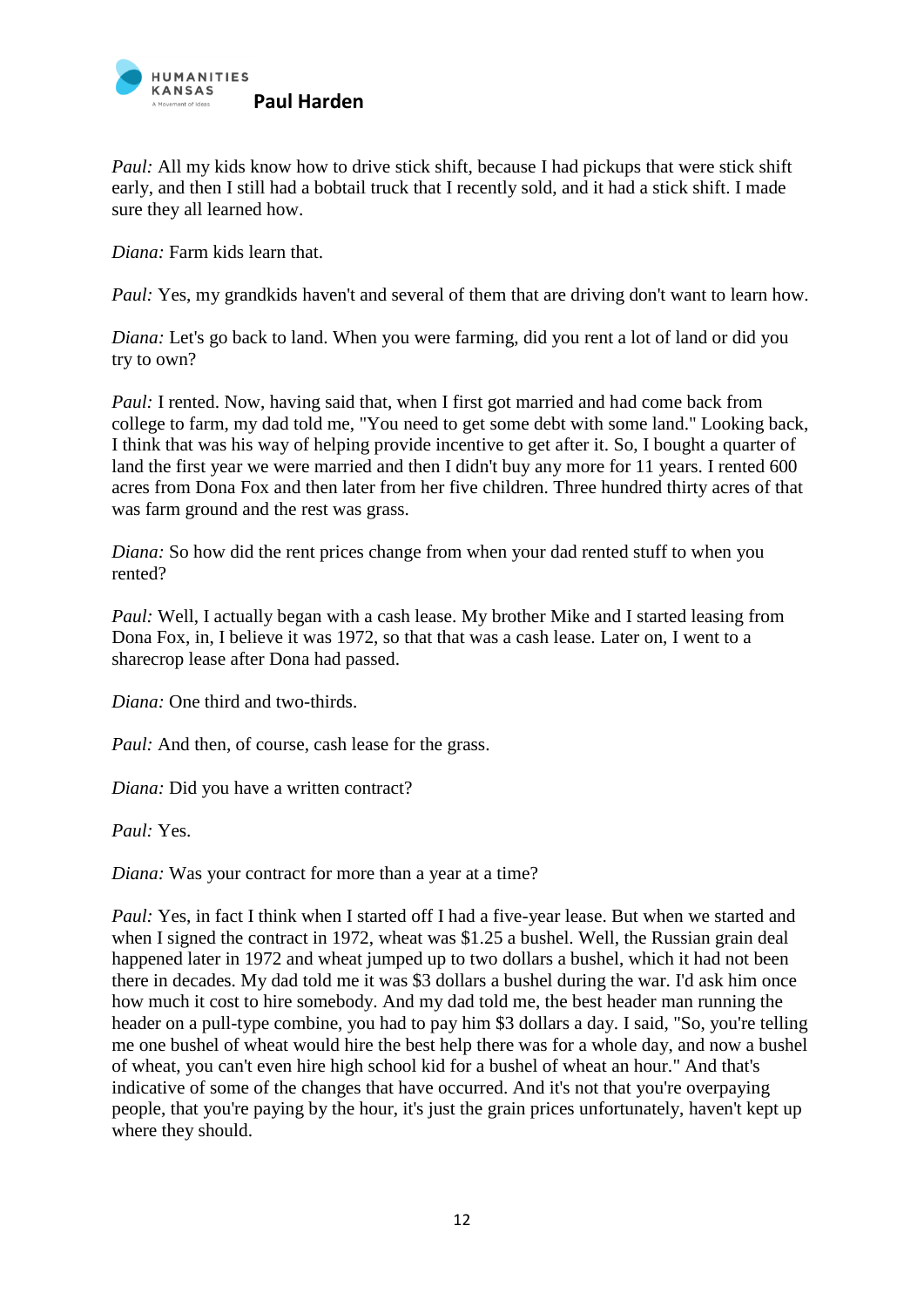

*Diana:* They've changed like everything else does. When you first came back and when you were married, where did you live?

*Paul:* We lived in the old Otis and Dona Fox house. We lived there for 16 years.

*Diana:* Did you have to pay rent, or was it part of your lease?

*Paul:* What the rent was, if anything needed to be done to the house, I would pay for it and would do it. And so, and Dona knew me from church and I appreciated her faith in me and my new wife, and so we took very good care of the place.

*Diana:* And then, when you moved, that's when you built your house?

*Paul: Yes, and that was in 1990. We built a new house. We had four children, we were in a* rental house of 1300 square feet with one bathroom and a tub, no shower, and we needed to do something.

*Diana:* It was time to move.

*Paul:* It was time to make a change.

*Diana:* From the time that you started farming until the time you quit, did rent prices rise a lot?

*Paul: Yes, because when I started, you could rent farm ground because wheat was* \$1.25 a bushel, you could cash lease it for five dollars an acre.

*Diana:* Did you rent pasture land, too?

*Paul: Yes, I do not remember how much that was. I'm going to guess it was about three* dollars an acre for grass, but that quickly changed, as prices increased on grain and cattle and everything jumped up in price rather quickly.

*Diana:* So, since you did pastureland, did you run a lot of cattle?

*Paul: I did not run a lot because when I started farming, I did not have a lot of ground. I* would buy stockers and feeders. You said something about checking with my kids about any stories.

*Diana:* Yes.

*Paul:* One daughter, she said one of her best memories was getting up early and going and catching the horses and saddling them. I had bought some cattle and I was starting them, so I had a small pasture on Bluff Creek. I called it the Brown Place, it's southwest of Ashland Feeders. I would start cattle there; it had shade and running water and I built a little catch pen. My dad had a horse by the name of Coco that three of my kids got to ride, and Coco knew cattle very well. I would ride my horse and I'd pick out a sick calf and point that one to my kids that were on horses and they would get behind him and take him to the pen. So Coco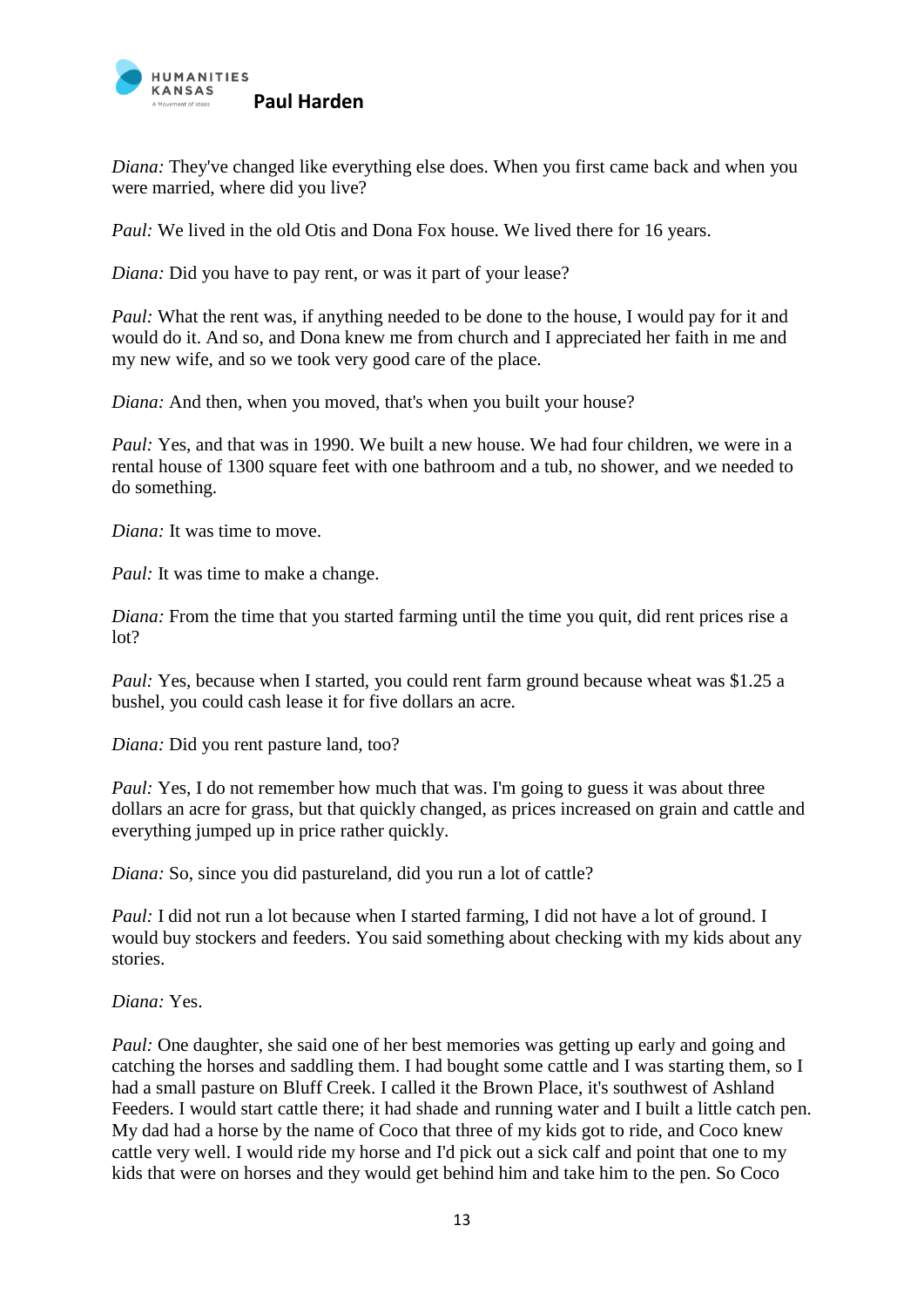

taught my kids how to ride and how to handle cattle. My daughter said that's one of her best memories: getting up and doing that in the cool of the morning, you know, during the summer. When I sold the brown stock trailer that I used for that, I sold it the other day, my daughter said that made her swallow hard.

*Diana:* When you started cattle, how many did you start?

*Paul:* Usually, I'd buy a truck load which was dependent upon the weight of them, anywhere from 100 to, if they were lighter weight, 120 or 130.

*Diana:* What type of cattle?

*Paul:* Usually, I started off getting mine through Neil George, also, like my dad did, and later on through Frantz Betschart. They were the kind of cattle that you could upgrade. They would be really thin, lots of them didn't look like much.

*Diana:* Where would you try to buy them from?

*Paul:* These would usually come out of either Kentucky, or sometimes Tennessee, and then sometimes I even had some that came out of West Virginia.

*Diana:* What weight would you grow them to?

*Paul:* That would also vary, like I said with my dad, dependent upon prices and if I had something for them to eat. But before I switched to a cow herd, and I'll say this, I switched to a cow herd in the 90s because buying stockers was about to break me. There was a timeframe there where it was difficult to make money running stocker cattle, so I started taking cattle in. Then later I was able to buy some cows and start a cow herd.

*Diana:* When you said they took cattle in...?

*Paul:* I would take cattle in on the grass and someone would pay me for that. Then one year, I still remember, Randal Spare told me... I had all the cattle that I needed, but I was grazing off some wheat and needed more cattle. He told me of a guy that was looking for wheat pasture. I took his cattle in in February and then grazed off that wheat and they went out towards the end of May and his cattle were worth the same dollars per head in May that they were in February. But he owed me a pretty good chunk of money because they gained very well.

*Diana:* Did you watch them? I mean, did he come and take care of his own cattle?

*Paul:* I did that.

*Diana:* So, part of your deal was taking care of his cattle.

*Paul:* The deal was that I provided everything that they needed.

*Diana:* And then, if they needed extra supplement besides the wheat...

*Paul:* With wheat you don't need anything, except if you get a snowstorm or something. Then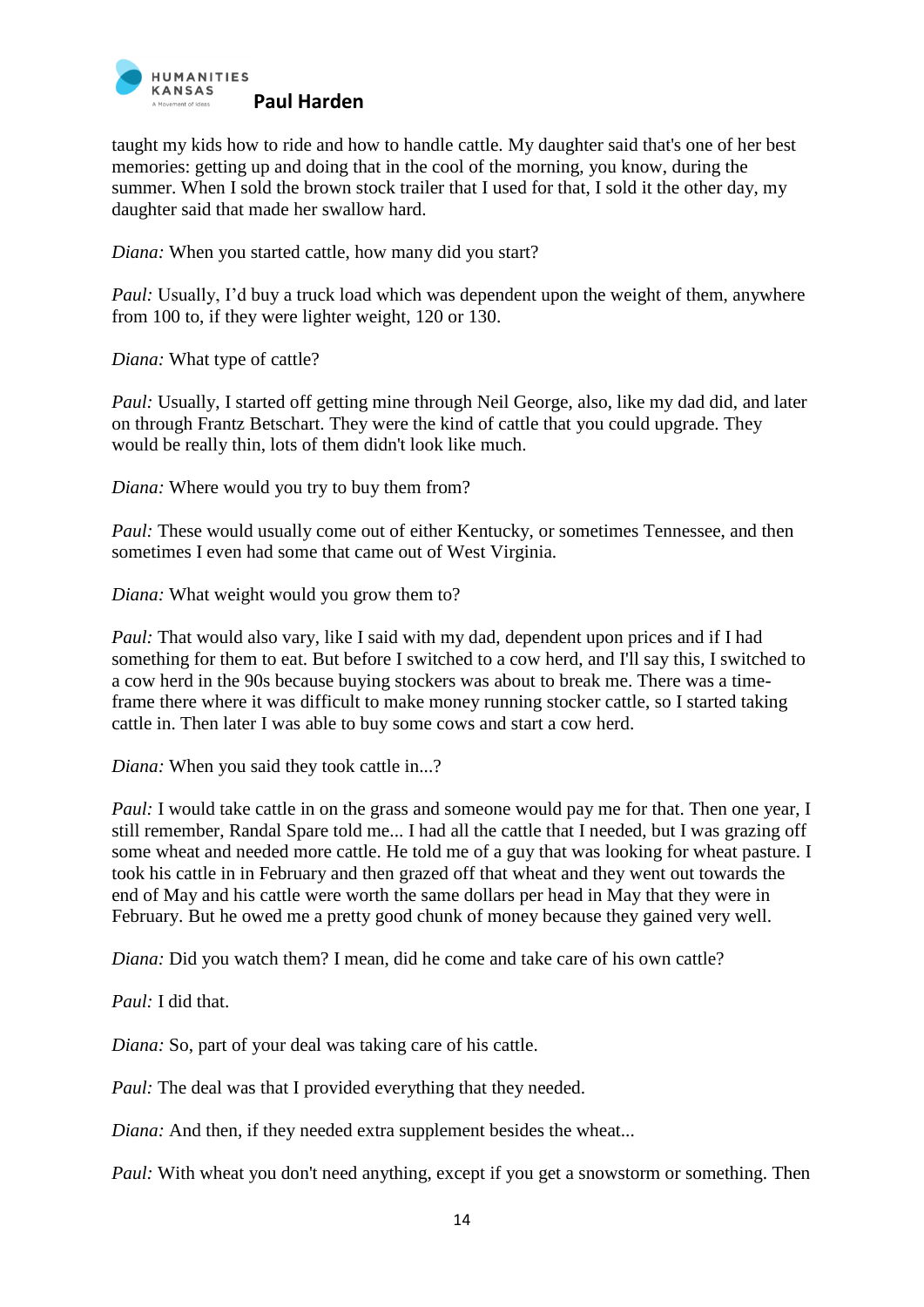

you put some cane hay out and the mineral, and back at that time I was providing a mineral salt. When wheat starts growing fast in late February or March, you better have some mineral out or they're going to bloat and die.

*Diana:* Did you raise your own cane feed?

*Paul:* Yes.

*Diana:* So, you had fields where you were doing that. What else did you raise?

*Paul:* In the nineties, myself and my other two brothers that farm, we all started raising alfalfa because there was some money in that. Well, as soon as we got in, of course, the price dropped. That's just normal.

*Diana:* When you were doing alfalfa how many cuttings could you get off of it in a summer?

*Paul:* Normally four. I've had a couple of times on irrigated that I've got five cuttings.

*Diana:* Did you have a lot of irrigated land?

*Paul:* In the year 2000, Bill Rich quit operating my brother Phil's irrigation circle, and so I took that over. That was my first irrigated ground to operate and I had alfalfa on that most of the time.

*Diana:* When your brothers and you all started farming, did you do a partnership with each other or with your dad, or were you individuals for a while?

*Paul:* Our dad encouraged all of us to get out on our own, and this will entertain a number of people when I say this, my dad knew we all had both Harden and Riner blood in us and it would probably be better if we were all on our own, because we would all have our own ideas how to do something.

*Diana:* And opinions.

*Paul: Possibly so. I think my dad was very wise in that.* 

*Diana:* When you moved to cow/calf, did you pick a certain breed?

*Paul:* When I bought mine, yes, I bought black Angus and started using Gardiner bulls on the cows, because at that point in time they were paying a premium of five dollars per 100 weight for anything with a Gardiner name.

*Diana:* Did you have a large herd?

*Paul:* By the time I quit, I had got up to about 140 cows.

*Diana:* Did you keep most of your calves to turn them into heifers?

*Paul:* That's how I increased my herd, was by keeping heifers. I tried to keep kind of a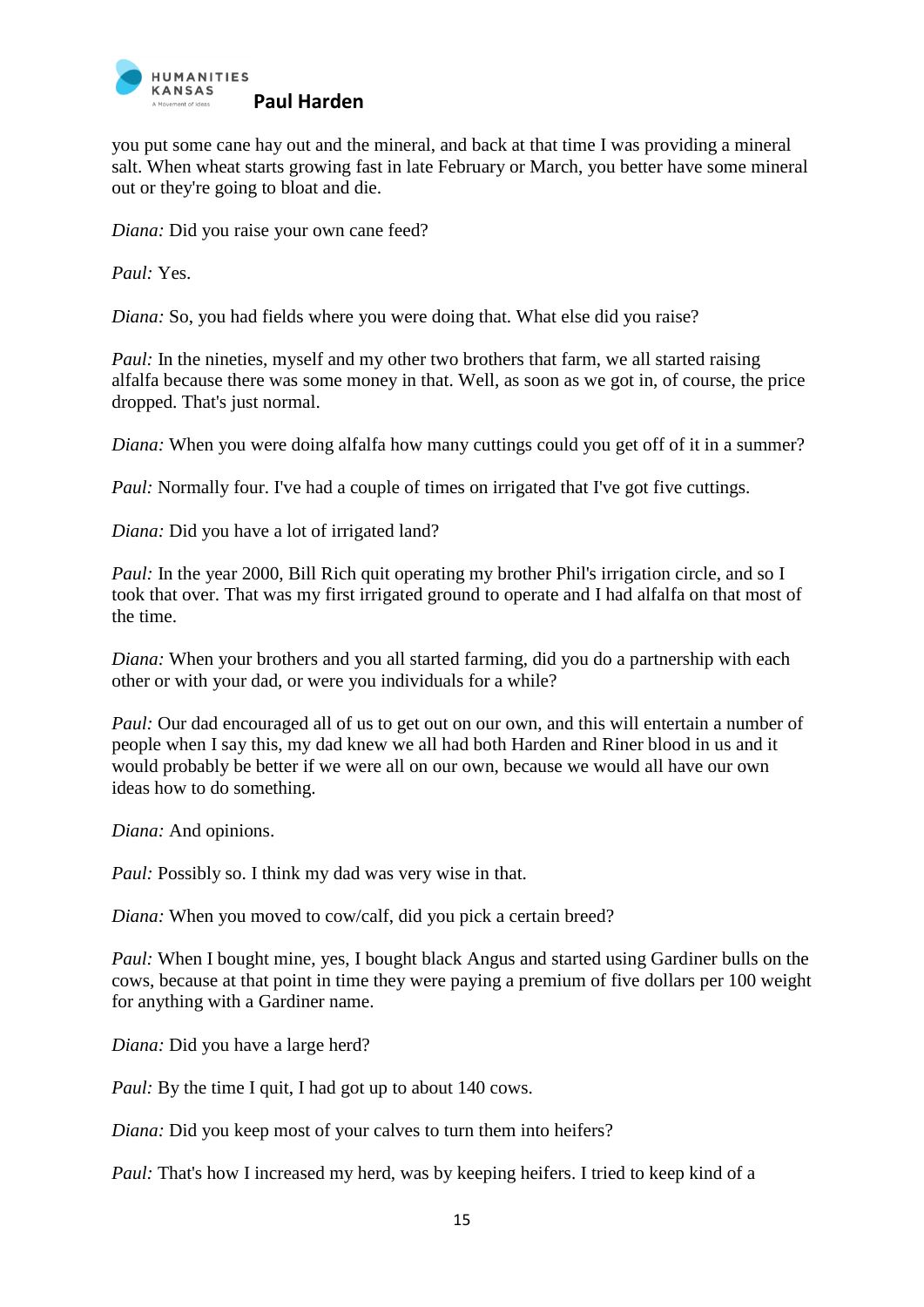

younger herd. Anything that either had problems with their udders or had any sort of problems, or looked like they were starting to get thin. I just believed that was a good time to get rid of them, while they were still alive and worth something.

*Diana:* Did you have a certain size of calf that you were trying to produce?

*Paul:* I just wanted something that would grow well and that would sell well. I did not feed mine in the feed yard, so I would sell them to someone else then and let them feed them in the feed yard. But I wanted something that would do well there so that I could get a repeat buyer that knew these cattle gained well, and so next year he was willing to pay a little more.

*Diana:* When did you try to calve your cattle out? Did you do it in winter? Fall?

*Paul:* For several reasons, I ended up calving in the fall of the year. I was very happy with doing that, because the ground is warm in the fall and you don't get blizzards in September and October.

*Diana:* Usually.

*Paul: You might get a snow, but I've never seen a blizzard in October. Now I have in* November, and that was always toward the tail end of my calving season.

*Diana:* About how many cows would you calve out each year?

*Paul:* As I said, I got up to 140, and so that was kind of my peak.

*Diana:* Did you feed your cattle at a certain time so that they would calve at a certain time? I mean like feed them at night, so they would calve early?

*Paul: I* calved mine on grass. There's something called the "sandhills calving method" and that is to not let caves lay and not to continue to calve in the same location week after week, because we'd noticed that later calves, ones that were born later would get sick a lot more than those early-born ones. They think a lot of that is disease. So, I calved out on grass. I had a pasture that I could run around it quickly in the pickup, looking if I needed to hurry. Then later I got what's called a calf catcher that attached to my four-wheeler and I could catch the calf that way and tag it and then lead mamma to the next pasture over. So, I kept that same pasture for calving.

*Diana:* Did you have to doctor a lot of calves when they were born?

*Paul:* That saved me. It was extremely rare. I probably, in the years that I ran a cow herd, calving in the fall. I probably had to doctor five calves in all those years. I believe that moving the ones that had calved to different pasture is what helped me and not having to calve and be behind the windbreak and having everything laying down behind the windbreak and all that mess.

*Diana:* Did most of them calve during daylight? Or did you have a lot at night?

*Paul:* They would eat when they wanted to eat, so if I had time I would sometimes get back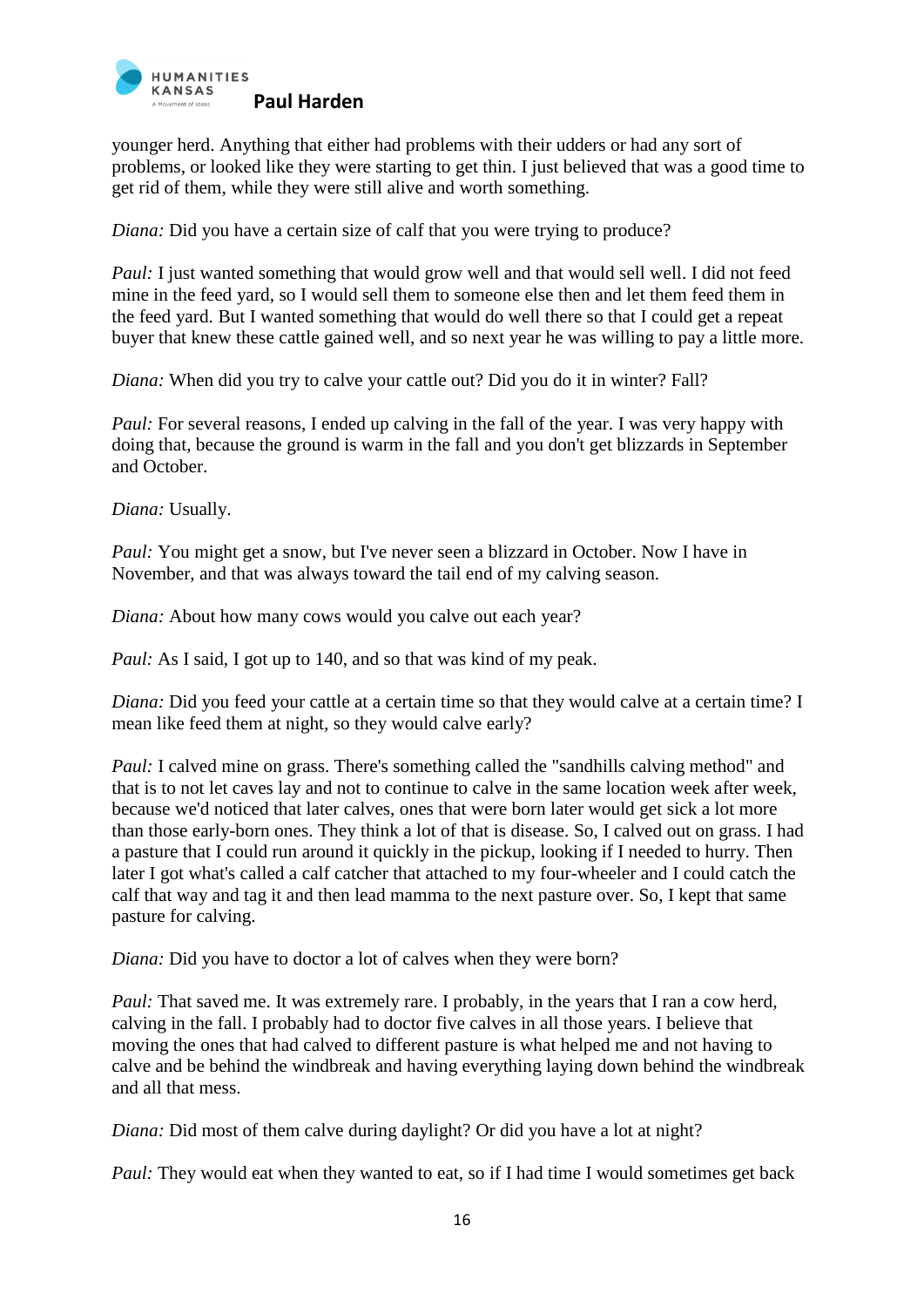

to check them a second time. I would calve first-time heifers in a separate place, actually a place that you know well. I called it the George Seacat place and he had a pasture to the southeast of his corral, and that was a great place to calve my heifers. I could get to them and check them quickly, twice a day.

*Diana:* When did you wean?

*Paul:* I would usually wean in the spring sometime. If I had enough wheat pasture, if I grazed off my milo stalks and needed something else, many times I would fix it so only the calves could go out on the wheat and eat, and the cows would be eating milo stocks. The calves would get more protein that way and gain a little faster.

*Diana:* When it came to working your cattle. Did you just use family or did you have neighbors come and help?

*Paul: Family a little bit. Most of the time, I had a hired man and so we would do that, and* then I have a son-in-law that usually would come and help. He farms and ranches in central Kansas, near Marion, so he would usually come down and help.

*Diana:* Was your way of working cattle going out in the pasture and roping them off a horse or did you use a chute?

*Paul:* By the time I got my cow herd, I no longer was using horses and was using four wheelers. We would bring them into the corral, and I tried it a couple of different ways. I borrowed a calf-cradle one year and made a way to bring them from the tub directly into that; the effort to do that was not was not beneficial. So, we went back to just running them in the squeeze chute and working them that way.

*Diana:* When you kept some heifers and you sold the rest, did you sell them private treaty, or did you sell them at the sale barn?

*Paul:* Most of the time it was private treaty, so that I could get repeat customers.

*Diana:* Were most of them local? Or did you go away a distance?

*Paul:* Most of them were local.

*Diana:* They knew the product. So, one thing with pasture land, because we always have a little bit of drought, and not enough rain sometimes, did you have a grass management plan that you used?

*Paul:* More so, later on, as we hopefully got a little smarter. After my grandfather died, three of my uncles and my dad all owned the grass, that I had been leasing from my grandfather. The one uncle had the majority of the grass and I made a deal with him. He had 480 acres and I fenced that off into three different paddocks, which allowed me to rotate grazing, protect the grass a little more. Actually, probably, I could put a few more cattle out there. So that's when I first started rotational grazing and I continued to do that until I retired.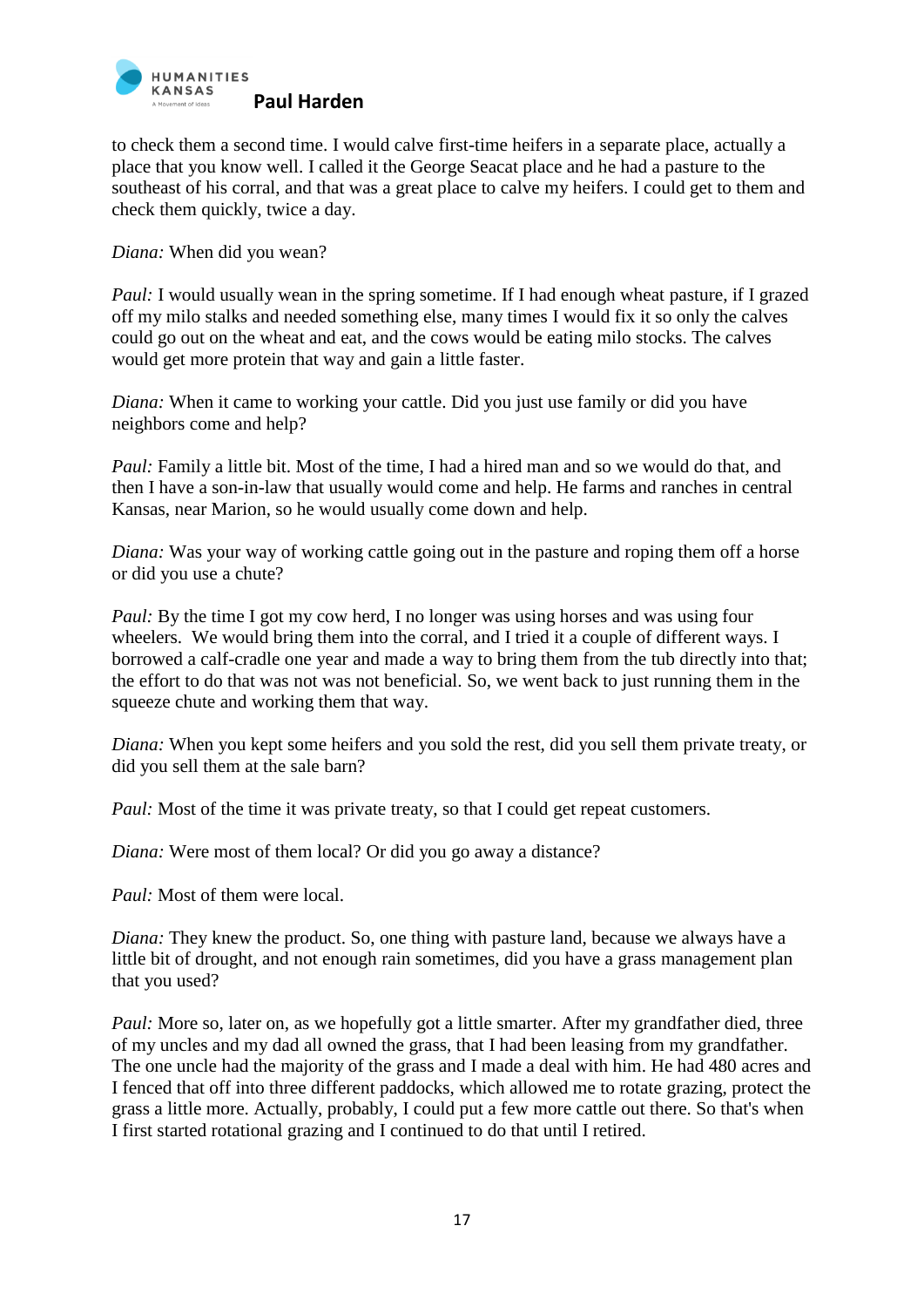

*Diana:* Let's talk about fencing. When you did that, were you using electrical fence or did you have so many strands of barbed wire?

*Paul:* Almost all of it was barbed wire fence, permanent fence. We have a lot of deer in our area and deer are notorious for being hard on electric fences.

*Diana:* Was your fence four wire? Three?

*Paul:* It started off, the interior fences were four wire, with one exception. There was one that had been put in by, I think, my grandfather years ago to separate the creek from the hills, and that was a three wire and we eventually replaced that with a four wire. Before the fire, I'd actually started replacing exterior fences and had made all of those five wire, the part that my landlord was responsible for.

*Diana:* Did you use steel posts, wood posts, or metal?

*Paul:* A combination of steel and wood. After the fire part of that fence burned, I was leasing that portion from my brother, Phil, and he put mostly pipe back in for the box corners, in order to not have to worry about the corner posts burning again.

*Diana:* Did he do most of the work himself or did he hire people?

*Paul:* He and I did a lot, and then we utilized people from Ohio, from Iowa. I think at one point we had five gals from Virginia that were in college. Then one day, right after the rain, Phil had some sandy ground that we could work on but it was muddy everywhere else. I counted up, he had 42 people out on him that one day. The next day, they only allowed him to keep one group.

*Diana:* That was generous.

*Paul:* Which was only right, because it had dried up enough the next day.

*Diana:* But it was nice of him to use all those people because they would have been setting around.

*Paul:* That was a very interesting day. Yes, they were all begging to go somewhere, and I think Holly was actually gone that day, and I've forgotten now who...

*Diana:* Kim Hazen

*Paul: I think that's correct, and so she kept calling, "We've got these guys and they want to go* do something." He actually got Jim to help, and so Jim and Phil and I were just trying to manage people.

*Diana:* Who got the benefit out of that? Did you learn a lot from all these different people? Did they learn a lot from you guys?

*Paul:* We all learned a lot, some of it for me, and I've already said this when we did the fire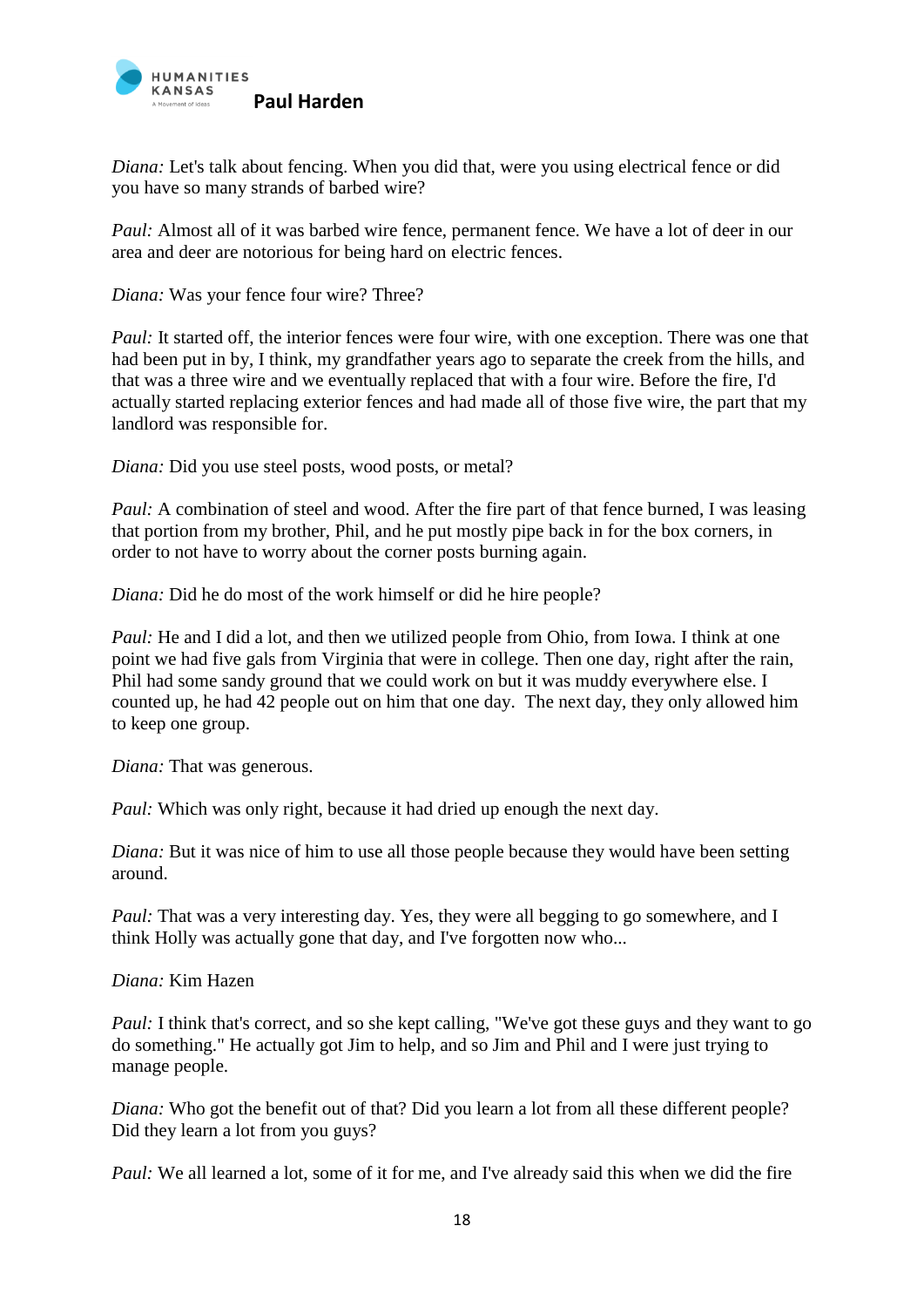

book interview, I was always one of the people helping somebody else and so accepting help... I'd always heard people say how humbling that was, and I never understood that until I was in that position. It is very humbling, we were very appreciative. There's still some of those folks that we remain in contact with that came and helped. They loved being out here and then we have some red hills up there that are very similar to what's between Coldwater and Medicine Lodge, but with probably a little sharper canyons and all, and they all loved seeing that.

*Diana:* It's beautiful here, and especially I thought it looked neat with the black where the fire had gone, with the red hills, and then they kind of sparkled before the rain. Let's talk a little bit about cattle again, the type of cattle, the structure of the type of cattle that your dad raised and what you did. How has the conformation changed through the years?

*Paul:* Well, one of the reasons that I switched to a cow herd was, it was becoming more difficult to buy a higher quality stocker. Because if you've got good quality, by the time they weaned the calf at six months, it was already big enough to go to the feed yard, and so you were buying a lesser-quality animal in order to get something. Unless you happened to find somebody that had good quality animals but they were short on grass or they had overstocked or had a drouth or whatever, then you could possibly buy some good cattle. So I'd watched guys with cow herds for a number of years and had made the determination, if I could ever afford a cow herd, that's what I wanted to switch to. And I was eventually able to do that.

*Diana:* What about price? Has price changed a lot through the years?

*Paul:* Oh, it all has changed as a whole. Yes, inflation has occurred. I'm old enough, I remember when, if you got 30 cents a pound for a fat steer, you were in high cotton, because it had been 21 cents, 22 cents a pound. And so if you got 30 cents... Well now, I can't remember the peak. I think the peak was \$1.70 a pound for fats, or somewhere in that area that it got to for a brief time. They're somewhere around, I think, \$1.10 or \$1.15 now. I'm not certain per pound, but they're not getting rich.

*Diana:* So how do the cattle market and the grain market feed off of each other?

*Paul:* They do to some degree. There was an old saying that I heard when I was young that, "Cheap grain makes cheap cattle." I think the reason for that was when there's cheap grain, the guys would feed cattle more and longer because the grain was cheap, so they would get them fatter. Well then, we ended up with a lot more meat because the cattle were fatter, and so that pushed the price back down. With people using the futures market, puts, and calls and all that, it doesn't follow that quite as closely now.

*Diana:* How has the last year, with the pandemic and people having to stay home, not going out to restaurants? How's that affected the cattle and the grain markets?

*Paul: I don't think it affected it that much because people still have to eat. The problem was,* for a while, in Dodge City and other places where those workers were getting Covid, they shut some of those plants down. So there ended up being a glut of both hogs and cattle. In fact, I saw where they actually went and killed baby pigs because everything had gotten slowed down and they didn't have room for the pigs to come in because those are scheduled very tightly. So, when the fat pigs weren't removed so they could put the smaller ones in to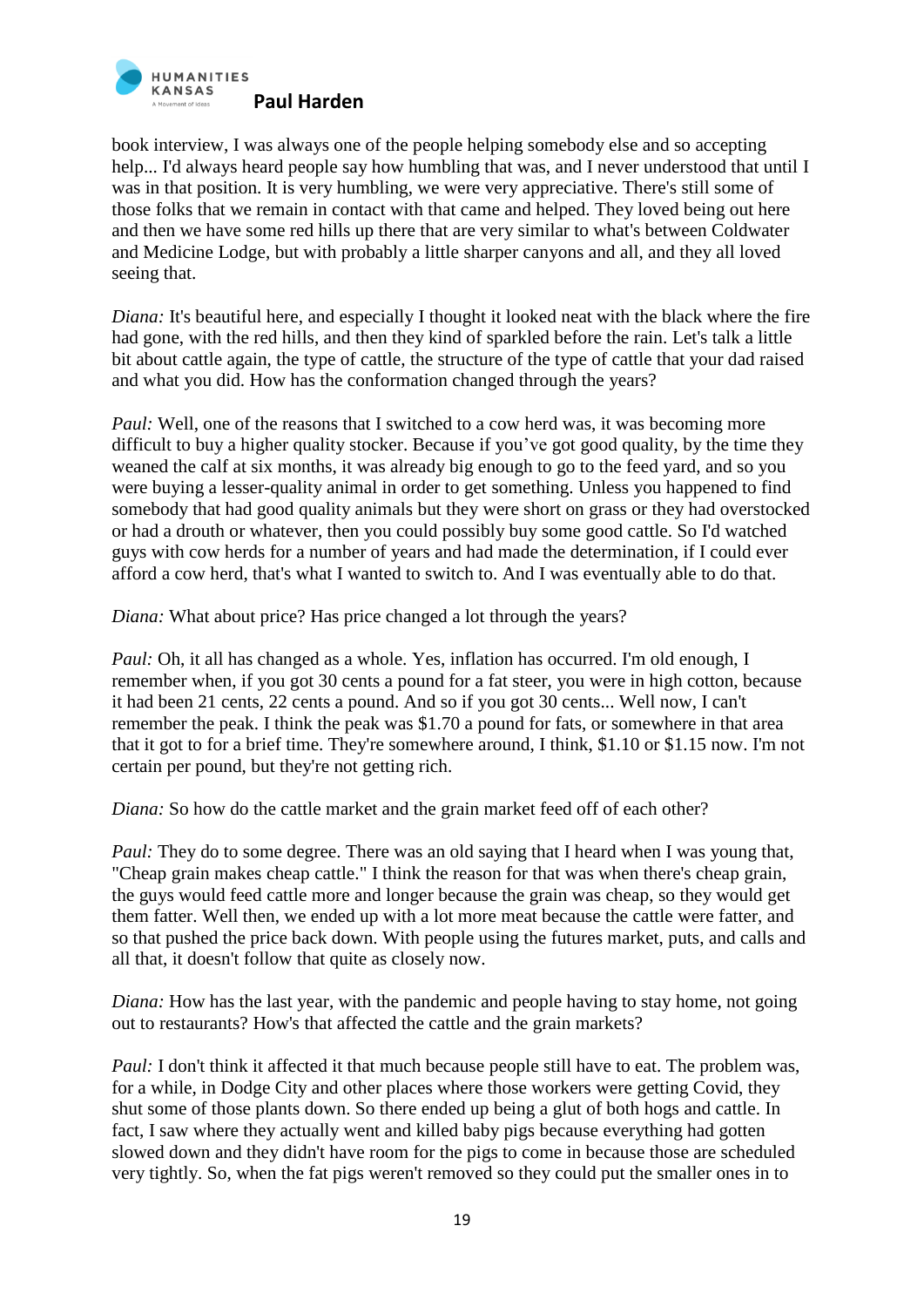

start fattening them up, it meant there wasn't room for the piglets. The feed yards, it got pretty tough on some of those guys because they had cattle that are normally fed 120 days and I think there were some that actually ended up being fed 200. They were very fat, very overweight. Then they started being discounted because they don't fit the chain. For some people it became very tough financially. They got caught in that.

*Diana:* Aren't we still seeing a little bit of a shortage of butchers, private people?

*Paul:* On one of the things that happened because of that, I'm not going to say that we did not run out of meat, but certain cuts, it is my understanding were not available at certain times. Some people made the decision, "Hey, let's go see if we can get our own animal butchered or buy butchered." We buy beef through my son-in-law and he gets it butchered in April. So, when this deal happened, he called his butcher and said, "Well, I'm going to go ahead and book some animals to butcher next April." The guy said ok, then he happened to ask him, "So how far are you booked out?" This was last summer and he was booked until February already. I've heard that that's very typical, being booked nine months ahead.

*Diana:* Okay, so let's change gears. Let's talk about disasters. Do you know of any floods that have happened in your area?

*Paul:* In 1957, I would have been four years old. I remember glimpses of seeing Bluff Creek flooded really bad. Actually, the old wooden bridge over Bluff Creek was near where the cement bridge is now on the Highway 34. It washed the dirt away from one end of the bridge and flooded the roads and everything and took out fence. The county actually extended that bridge. Instead of trying to bring dirt back in, they made the bridge longer. That was a little tough. The year of the Greensburg tornado, which would be '07, Kellenbergers got flooded. On the other side of that ridge, it flooded, also. It came down through and I had an Alfalfa field, a dryland field, and it left all kinds of trash in that Alfalfa field and so there were repercussions there, and it took out a bunch of fence.

*Diana:* And that came down through the park and city park.

*Paul:* Close to the rim on the basketball goal is what I had heard. On our side of it, it is called Dugout Creek, that goes by the old Pike Ranch that Filsons now own, and it came up close to the cabin that they had built and just wiped out all the fence through there. It was devastating on fence. I don't know that anybody lost any cattle.

*Diana:* Or any buildings?

*Paul:* Yeah, I don't I don't think so.

*Diana:* Mostly fencing and crops. What about snowstorms?

*Paul:* Well, I'm old enough that I was a senior in high school in the blizzard of '71. You can tell stories about it and describe it and everything, but until you are there, there's nothing quite like being there. And I heard there was also a blizzard in '56. I'd have been three years old then. I do not remember that. I'm sure my brother Mike does, but I've heard that one was fairly bad too. But the one in 1971, there were no four-wheel-drive tractors yet and my dad had cattle strung out all the way from east of where we lived, all the way down to Acres. We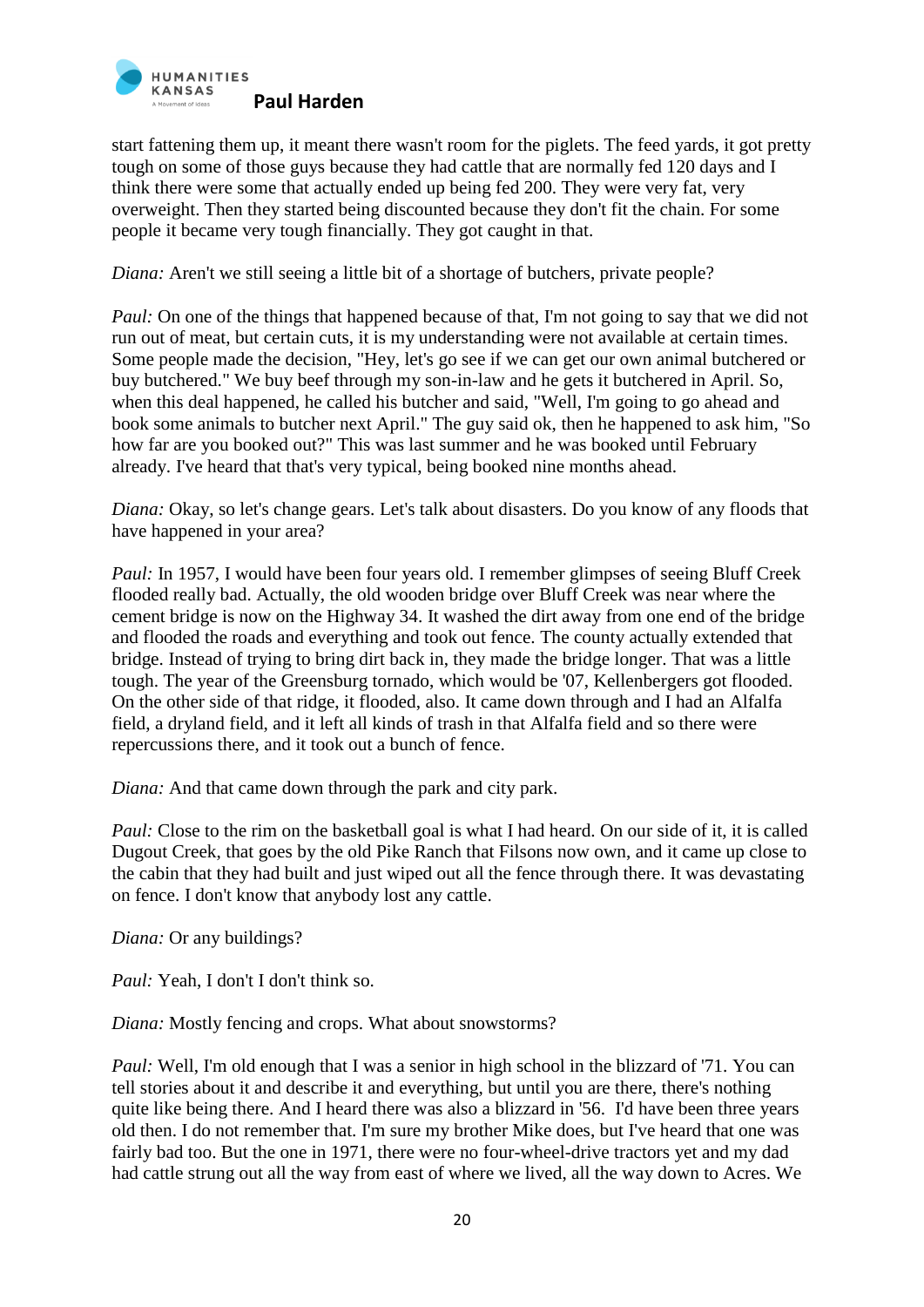

ended up getting to the last ones by going up on the ridge where the snow had blown off. We'd pull staples and drop wires down and cross and keep going till we got to where dad's cattle were.

*Diana:* Did you go by pickup?

*Paul:* We had two 4-wheel drive pickups, and so one would follow the other, and get ready to pull the other one out if he got stuck. We had those loaded down with square bales.

*Diana:* Did your cattle have any trouble getting to water?

*Paul: I do not recall any problem with that, but my dad, in most places, had some protection* for the cattle that was where the water was at, so I'm presuming the cattle spent... You know, there are some things that you don't remember. You're just homed in on getting the cattle fed and getting to the next bunch.

*Diana:* Did you lose any?

*Paul:* I think my dad may have lost very few. I do not remember that.

*Diana:* They had the airplanes and the helicopters come in. Did you participate in having them drop feed for you?

*Paul:* No, we got to all of ours. We did see a c130 fly over and attempt to push bales out to a neighbor's cattle. They missed them by about a half-mile.

*Diana:* It seems to be a common thing that the bales didn't make it to the right place.

*Paul:* Of course, with the helicopters, you could just hover over them. I had classmates that got a ride in helicopters and I admit I was jealous.

*Diana:* So, you mainly did your own cattle. You didn't go out and help with anybody else's.

*Paul:* That's correct. The storm ended on Sunday night and by Thursday night we had got to all of dad's cattle. Well, by that time, we were needing to feed some of the first ones again, because there was a lot of snow.

*introduction:* When did you go back to school?

*Paul:* I think for me, we had Dad in good enough shape that we probably went back on Monday, after a week off.

*Diana:* I don't think school was open for a while.

*Paul:* They think they were closed a week in Ashland, if I remember correctly.

*Diana:* Or, if it wasn't a week, they started like on Thursday or Friday.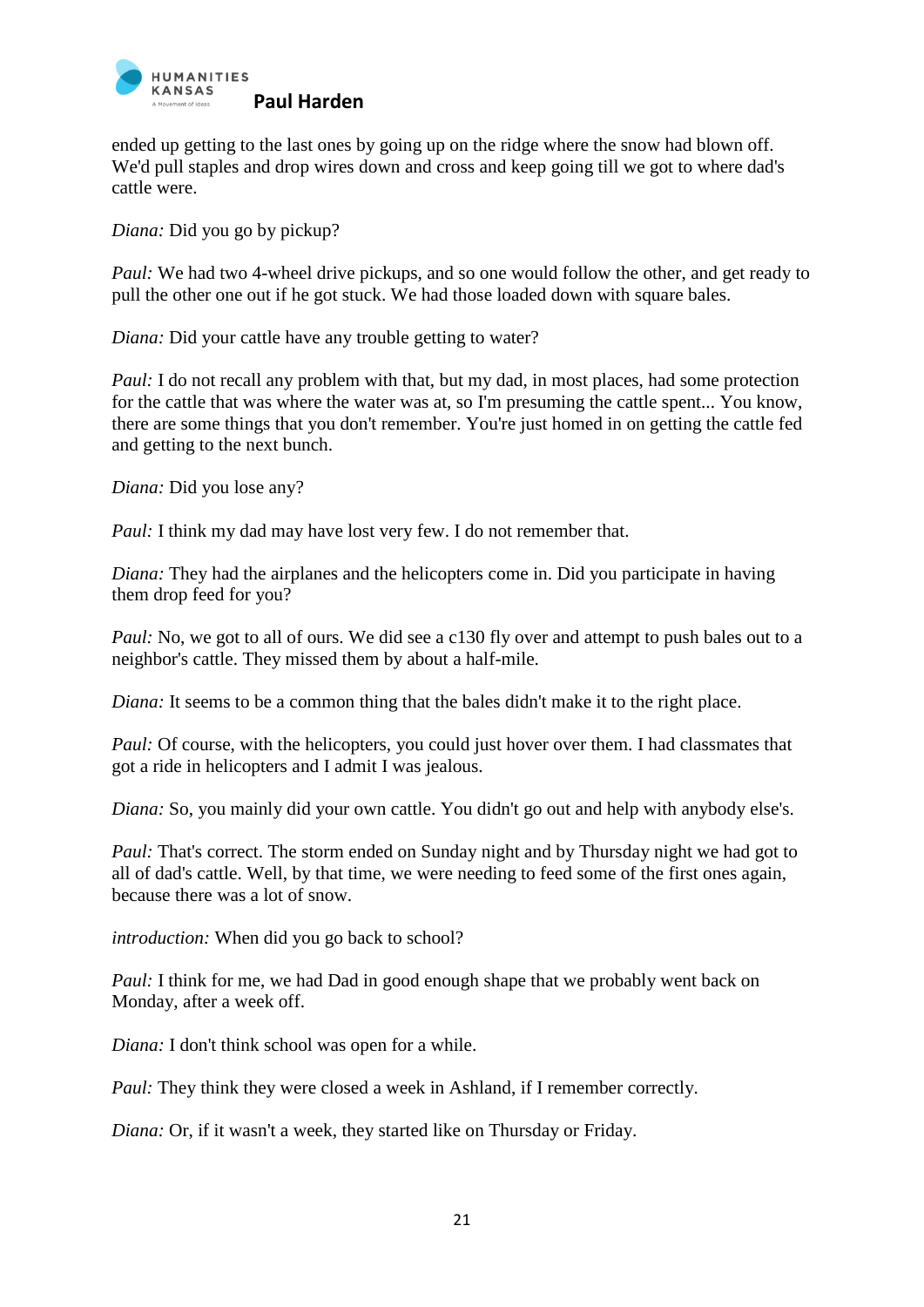

*Paul: I don't remember getting to stay home, not really, although by that time I was a senior* and I enjoyed my teachers and my classes and all.

*Diana:* Have there been any other storms? There haven't really been blizzards, but there have been some major snowstorms.

*Paul:* In the eighties, I remember a pretty good snowstorm, drifts and all. I had a four-wheeldrive tractor and I wanted to know how well I could get around in that, if I had to. I got everything fed and, I can't remember now who... if Jim was going to come and pull me out? But I decided I wanted to know, and so I drove my tractor up on a snowdrift that was probably eight feet deep, and when I got up on top of it, all of a sudden, I just fell in. It was an articulated tractor, so I started just turning my steering wheel and worming my way back out. Now it wasn't fast, but that made me feel a little better. It wasn't long after that, I bought a trailer that could hold six bales and I could dump them individually. That was my ace in the hole for blizzards. I could load it, go where I needed to go and drop one bale at a time where I needed to with my four-wheel-drive tractor.

*Diana:* What about fires beside the big one?

*Diana:* Well, in 1979 there was one that started on Giles at night and the wind was blowing out of the northeast and came down across the ground. I took my tractor and was working to put it out. I ended up on Giles and I felt very... Between the dust and the smoke, I decided that I need to stop and let things clear. When I did, I looked out the door of my tractor and my dual tire was hanging off the edge of a canyon and my disk had dropped off. The part of one wing had dropped off in that canyon. It was about 15 feet deep. I managed to get the disk to fold up, and that's when I decided I needed to go back to where I knew where I was. That could have been disastrous.

*Diana:* That's a major problem about fighting fires up in that part of the county.

*Paul: Yes, if you don't know where you are, and of course, being on Roger's place, I had no* clue. But personally, I just think that it was God told me to stop, and I'm glad I did.

*Diana:* There's been a lot of electrical lighting fires.

*Paul: Yes, that one was in '79. There was one in the fall of 2000 that the seismographers* started. That started on John Moore, on some CRP grass and, well, go back grass. That burned behind Dan Shattuck's house and across some of my ground and on to the north. That one, I fought it with my disk and I burned up some hydraulic hoses, but the insurance company for the seismograph company took care of my expenses. So that was it. And then then there was one, I don't remember what year, that started on Bill Shaw and Highway 34 and that went several miles across my brother's grass and what I was leasing and ended up over on Stephenss by the time we got that all stopped.

*Diana:* Did you have any fires started because the hot bearings?

*Paul: Yes, wheat fields. Thankfully, none of those ended up being really serious.*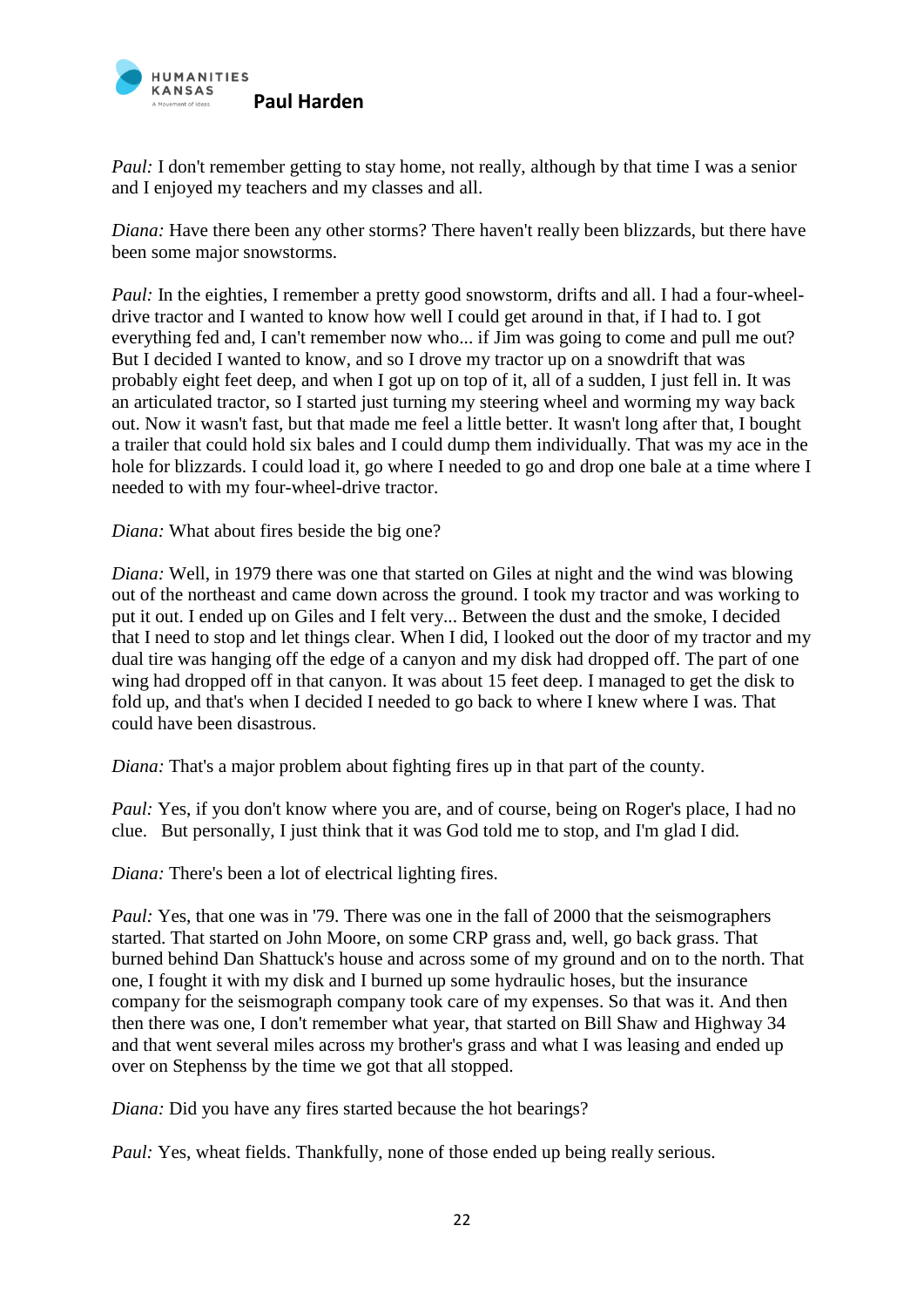

*Diana:* Before or after the wheat was cut.

*Paul:* While we were cutting, and I still vividly remember a wheat truck, that that had pulled back into the field and the driver had stopped in some tall stubble. It started that on fire, and so I think it was Phil that jumped in the wheat truck and drove it out of the field, through the fence, into the pasture and down into a draw. I recall the fuel tank on the side of that truck was on fire and I vividly recall that truck going over the hill and I expected to see an explosion. That never happened, and eventually we went down there with a rag and beat the fire out.

*Diana:* Did you do a lot of fire-fighting with gunnysacks?

*Paul:* When we were younger, we would have some of those, but thankfully when I was younger we didn't have many fires. And then I learned later on, with a gunny sack, it gets dry pretty quick if you've got it soaked. So I got to where I learned to take one feed sack or seed sack and shove it down inside of another one. It was lighter, and if you swung it fast enough, it wouldn't catch on fire and you could beat out a lot of fire better. It was faster than a shovel.

*Diana:* It's been over a 100 years that your family's been in Clark County. How have you seen farming and ranching change from what your grandfather did, great-grandfather, till now. What are the big changes?

*Paul: You have to farm a whole lot more to have a chance to make it. I mentioned that my* great-grandfather put together four farms between 1900 and 1920. That's a short period of time to do that. It's worked well at times, but now the margins are very thin and it's difficult for a young man to get started without some help somewhere.

*Diana:* Are you preparing another generation to run your operation?

*Paul:* My daughter and her husband farm near Marion and he has both cattle and farm ground there. I told him somewhat facetiously that if he ever tried to come out here and take over, I was going to break both knee caps. He's in an area where it rains a whole lot more and the soil's better than it is out here, and I told him, "You need to stay there, where you've got a better chance to make it."

*Diana:* Had you started going from cleaning fields to going no-till?

*Paul:* I went to some minimum till; I never did it completely like my brother Jim has done. But I was doing some minimum till. But part of my program was grazing a lot of wheat, and cattle and no-till doesn't usually work very well because if you're trying to leave some stubble there and you're grazing it, they tend to destroy this stubble.

*Diana:* Did you just graze it all out? Did you decide, "I'm going to graze this?"

*Paul:* I got to a program where I was always grazing some of my own out. The landlords, I would harvest their crops for them.

*Diana:* Were most of them, two-thirds one third?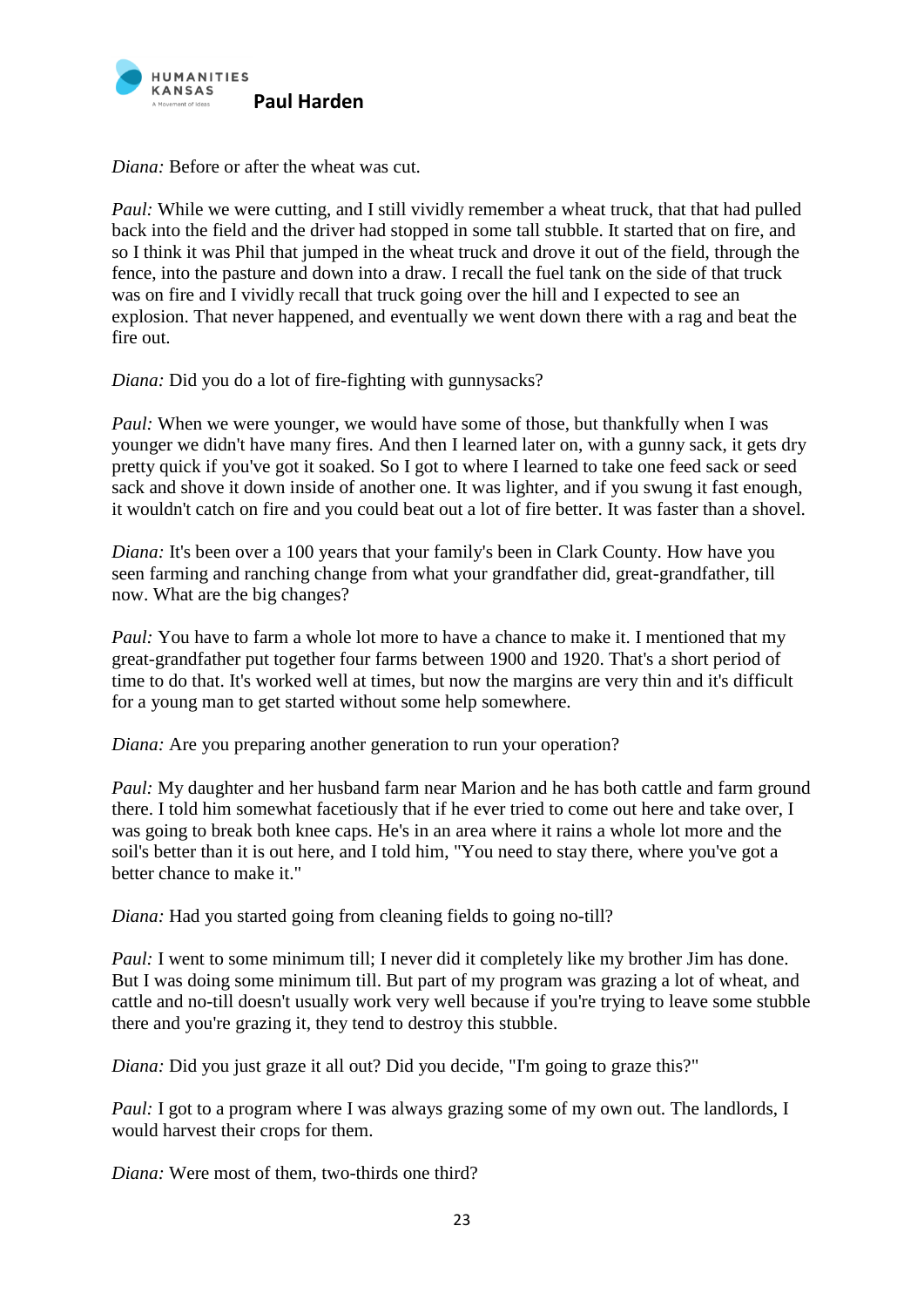

*Paul:* In later years, but of my own, I got to the point I felt like I was kind of not "putting all my eggs in one basket" by grazing some off and yet still harvesting some. And there were some years that the grazing it off worked a lot better. And then there's other years when the prices are good and the yields are good, why having the crops is better. I got to where I'd raise enough on my own ground for seed wheat and then the rest of mine I would have in rotation. Part of that rotation was feed for my cows.

*Diana:* Now that you've retired, have you rented your land out?

*Paul:* Yes.

*Diana:* And you have somebody that's going to kind of carry on the operation.

*Paul:* There's three different people leasing it. My younger brother, Jim, has my irrigated ground and my dry land alfalfa. Another guy is doing a grazing operation only on my farm ground, and then a third young man is leasing my grass up in the hills along with my brother Phil's grass. I think that's working really well. Again, I'm probably putting my eggs in different baskets that way.

*Diana:* Are you being a mentor?

*Paul:* I guess in a way I am, because I do have people ask me a lot of questions about this or that. So, in a way I am.

*Diana:* Do you plan to remain in the country?

*Paul:* As long as Linda and I both want to stay here and our children allow us to, so to speak. I told Linda that we built that house and I've never sat on the front porch of a morning and just enjoyed a beautiful morning because I either had work to do or went to church, one of the two. So, I've been able to do that a number of times now and enjoy some of the fruits of our labors.

*Diana:* So, looking back, what is the smartest thing you ever did?

*Paul:* Marry Linda. Besides that, and this is along the same way, I have a personal relationship with Jesus Christ and I think that's been vital for me and my family and how we raised our family. As far as the farming side, just being aware of what's happening and observing, because there's some things that you realize the old way of doing things isn't necessarily the best any more. You need to be observant and watch neighbors. I've always liked to go to the things from K-State, from extension and learn new things and try some new things. Some of the things, I would kind of laugh at and other things were like, "Yeah, it's worth a try." I think it's important to always be willing to learn.

*Diana:* Would you change anything if you could?

*Paul: I've not thought about that. I would work to be a better dad than what I know I was, and* probably most dads probably feel that way at some point. But my kids all tell me that they loved growing up on a farm and learning how to work. My dad taught them all how to run a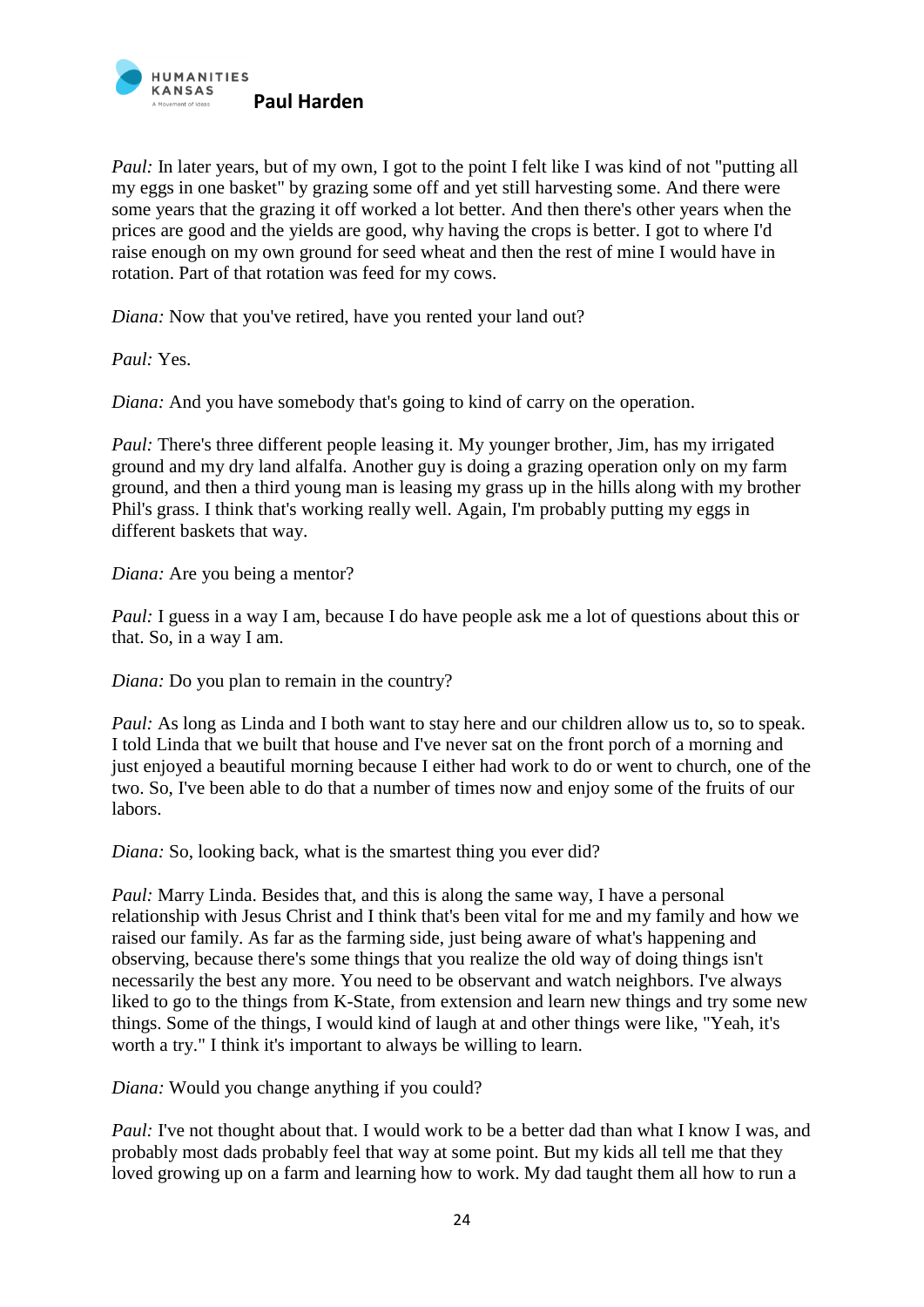

combine and they all appreciate that. They all learned how to work and figure things out and do things. So I guess they tell me I did all right. I have a little guilt.

*Diana:* That's good that they tell you did well, so do you have anything else you'd like to share?

*Paul:* Some of the fun things and some of the challenging things. My dad made a deal with my brother, Jim and I, if we helped him with wheat harvest, he would supply the combines and equipment to cut our wheat. So Jim and I harvested together for a lot of years and eventually Dad retired from farming and we continued to harvest together. Most of the time we either had our own kids or we would hire high school or college kids. I have forgotten many of the stories, but there are some hilarious things that happened. When you hire young kids with equipment, things are going to happen, and they did. I asked some of my kids, "Is there anything, any stories or whatever you would want me to share?" My older son, Shane, told me to tell about the time we were moving combines back from down by Ashland up to our direction. I was getting close to Danny Rich's house, and for some reason I never moved combines once I had kids. For some reason, I ended up in the combine, bringing it. I'm thankful that it was me because the side of the rim blew out on the front tire of the combine. When that happened, immediately the tire went flat and I had no control, none whatsoever. A neighbor was coming along and he saw me. I went off the road right where culvert was at, down into the ditch, which then made my combine tip forward. The neighbor said you could have walked under the rear tires and not touched them.

*Diana:* Did you have the header on it?

*Paul:* I had the header on it. It was a 7720 combine with a 24-foot header. It tipped down and I remember seeing the ground come up. It ripped the header off of the combine and twisted the feeder house, and then I sat there for what seemed like forever and then the combine went back down and bounced on the rear tires. Thankfully, it rained the next day, and we spent four or five days with probably eight of us in my shop, rebuilding the feeder house. That was one of the biggest projects we ever did during harvest. But thankfully I wasn't hurt and nobody was hurt. But there are some pictures of the combine afterwards.

*Diana:* Were you your own mechanic?

*Paul:* Most of the time, yes, unless it was something with the engine. My older son said a neighbor asked him one time, "How do you know how to do all this?" And Shane said, "Well, my dad was gone and my Uncle Jim was gone hauling wheat to the elevator and when you broke down, you didn't sit there and wait for them to come back to fix it." You looked at it and what broke? What do I need to take off? How is it going to be fixed? It was the ultimate in problem-solving.

*Diana:* You went to college. What was your major?

*Diana:* I got a degree in animal science from Fort Hays.

*Diana:* Did that come in handy?

*Paul: Yes, but so did some other things. I took some accounting. That was very helpful.*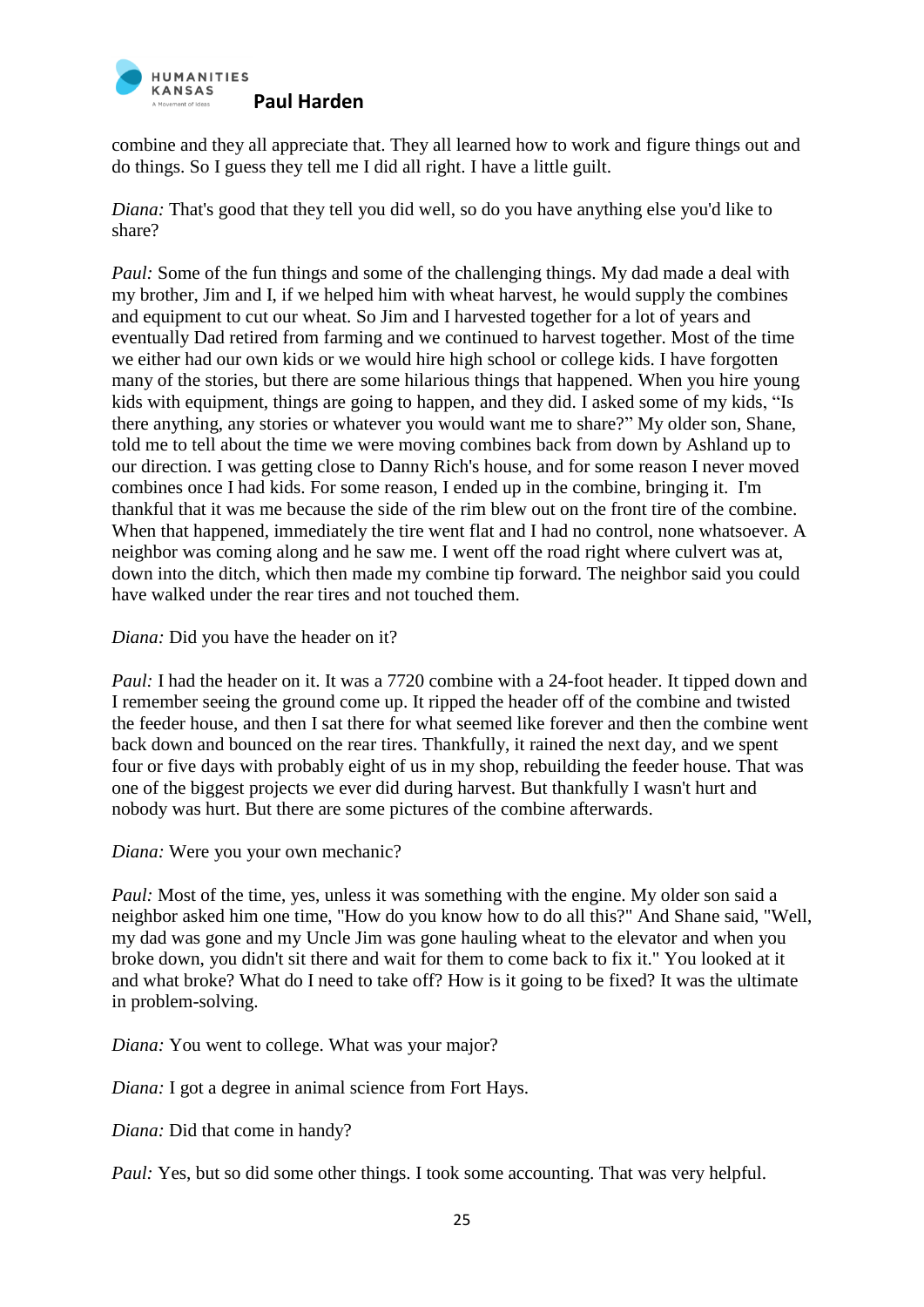

Economics. I even took a home-improvement class, all kinds of things of showing us how to do things. My dad did not do much in the house, and so if Mom wanted something done, she either did or she hired it done. So I learned some things there and my father-in-law taught me a lot of things too. Harvest was a family time. We hired a number of people over the years to help. Probably the toughest harvest was the year 2001, because two months earlier was when Jim's son John Mark was killed in a car wreck. There were moments there, but it was all family. Then Bill Seacat told me that Jim had hired Daniel Seacat to help us at harvest. Bill said that they would stay up at night and wait till Daniel got home because he always had a story of something that had happened that day with running three combines and a grain cart and two semi-trucks. Things are going to happen and they did.

*Diana:* Did Linda cook all the meals?

*Paul:* We got to the point that if we were cutting on Jim, Jim's wife would fix the meals and if we were cutting on me, then Linda would fix the meals. Earlier, when Dad was still harvesting, Mom would cook the meals on dad. Sometimes she and Linda and Mary would all go together and bring something.

*Diana:* How big was your harvest crew?

*Paul:* If we could see that it was going to be a good wheat year, we had to have two semi drivers. So you had three combine drivers, a grain cart driver and then two semi drivers. So that was a minimum of six and then you had to have somebody extra.

*Diana:* To run parts?

*Paul:* And help move, because all those people were busy running something when you moved, and we couldn't always get someone, you know, either Linda, mom, or someone to come help. Now oftentimes they did. But it was always good to have an extra person because they never set around.

*Diana:* Did you have a gas trailer?

*Paul:* By then, everything was diesel on the combine and the tractors. So, if we were cutting Jim's wheat, he would provide the fuel. If we were cutting mine, then I would. Then with the semis, we could go several days without having to fill them and just go back because you had to fill them with highway diesel which was different than farm diesel.

*Diana:* You mentioned different neighbors. Are there some that stick in your mind as being very helpful or being pillars of the Lexington community?

*Paul:* More so when I was a kid, when I was little about everybody in the neighborhood had silage, so that was a community project with everybody helping everybody else drive a truck, run the packing tractor in the trench silo, and all of that. I didn't get to fork nearly as much silage as Mike did, because I was barely big enough to help kind of clean off a silo a little bit. Then that's when Dad switched to square bales and I got to start trying to drag square bales that weighed more than me.

*Diana:* What about community activities at the Lexington Schoolhouse?